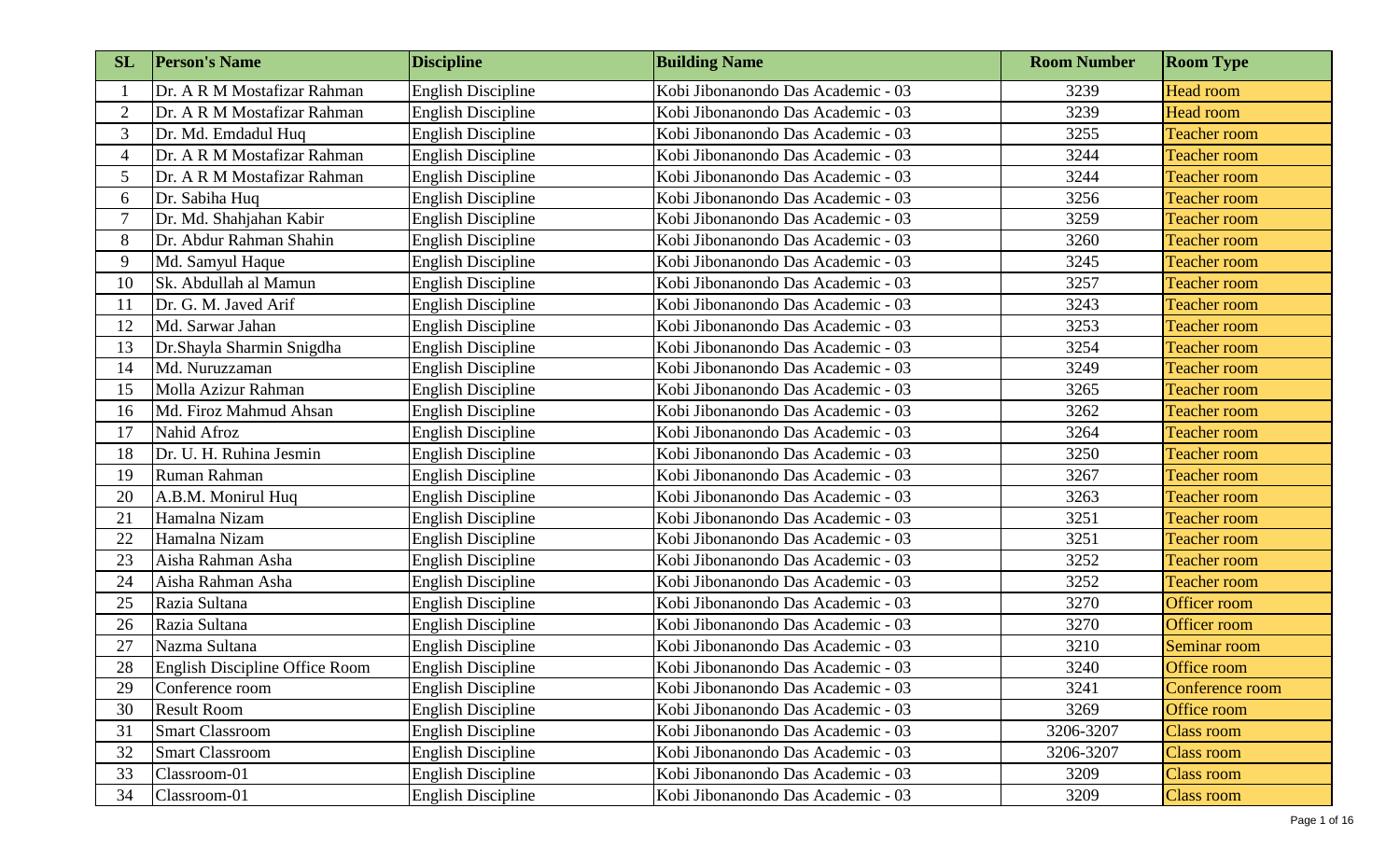| <b>SL</b> | <b>Person's Name</b>       | <b>Discipline</b>                                                   | <b>Building Name</b>                      | <b>Room Number</b> | <b>Room Type</b>    |
|-----------|----------------------------|---------------------------------------------------------------------|-------------------------------------------|--------------------|---------------------|
| 35        | Classroom-02               | <b>English Discipline</b>                                           | Kobi Jibonanondo Das Academic - 03        | 3208               | <b>Class room</b>   |
| 36        | Classroom-02               | <b>English Discipline</b>                                           | Kobi Jibonanondo Das Academic - 03        | 3208               | <b>Class room</b>   |
| 37        | Classroom-03               | <b>English Discipline</b>                                           | Kobi Jibonanondo Das Academic - 03        | 3212               | <b>Class room</b>   |
| 38        | Classroom-03               | <b>English Discipline</b>                                           | Kobi Jibonanondo Das Academic - 03        | 3212               | <b>Class room</b>   |
| 39        | Prof. A K Fazlul Hoque     | Institute of Education and Research Sohid Soyad Nazrul Islam Bahban |                                           | 206                | <b>Head room</b>    |
| 40        | Subarna Sarker             | Institute of Education and Research Sohid Soyad Nazrul Islam Bahban |                                           | 204                | <b>Teacher room</b> |
| 41        | Kalyani Bain               | Institute of Education and Research Sohid Soyad Nazrul Islam Bahban |                                           | 204                | <b>Teacher room</b> |
| 42        | Md. Solaiman Jony          | Institute of Education and Research Sohid Soyad Nazrul Islam Bahban |                                           | 215                | <b>Teacher room</b> |
| 43        | Sadia Sultana              | Institute of Education and Research Sohid Soyad Nazrul Islam Bahban |                                           | 215                | <b>Teacher room</b> |
| 44        | Md. Fajlay Rabbi           | Institute of Education and Research Sohid Soyad Nazrul Islam Bahban |                                           | 215                | <b>Teacher room</b> |
| 45        | Md. Mahmud Hussain         | Institute of Education and Research Sohid Soyad Nazrul Islam Bahban |                                           | 215                | <b>Teacher room</b> |
| 46        | Mamunar Rashid Parvez      | Institute of Education and Research Sobid Soyad Nazrul Islam Bahban |                                           | 205                | Office room         |
| 47        | Class Room-01, Room no-211 | Institute of Education and Research Sohid Soyad Nazrul Islam Bahban |                                           | 211                | <b>Class room</b>   |
| 48        | Class Room-02, Room no-212 | Institute of Education and Research Sohid Soyad Nazrul Islam Bahban |                                           | 212                | <b>Class room</b>   |
| 49        | Seminar Room               | Institute of Education and Research Sohid Soyad Nazrul Islam Bahban |                                           | 219                | Seminar room        |
| 50        | Mohammed Nazrul Islam      | Drawing & Painting Discipline                                       | 3 No Academic Building                    | 3466               | <b>Teacher room</b> |
| 51        | Rakib Hasan                | Drawing & Painting Discipline                                       | 3 No Academic Building                    | 3450               | <b>Teacher room</b> |
| 52        | Bitap Shavan Bachhar       | Drawing & Painting Discipline                                       | Kazi Nazrul Islam Central Library Bulding | $\overline{2}$     | <b>Teacher room</b> |
|           |                            |                                                                     | <b>Ground Floor</b>                       |                    |                     |
| 53        | Mohammad Khairul Hasan     | Drawing & Painting Discipline                                       | Kazi Nazrul Islam Central Library Bulding | $\overline{2}$     | <b>Teacher room</b> |
|           |                            |                                                                     | <b>Ground Floor</b>                       |                    |                     |
| 54        | Anirban Mallick            | Drawing & Painting Discipline                                       | Kazi Nazrul Islam Central Library Bulding | $\overline{2}$     | <b>Teacher room</b> |
|           |                            |                                                                     | <b>Ground Floor</b>                       |                    |                     |
| 55        | Shapla Singha              | Drawing & Painting Discipline                                       | 3 No Academic Building                    | 3467               | <b>Teacher room</b> |
| 56        | Dr. Nihar ronjon Singha    | Printmaking                                                         | Kazi Nazrul Islam Central Library         |                    | Head room           |
| 57        | Md. Nure Alam Siddique     | Printmaking                                                         | Kazi Nazrul Islam Central Library         |                    | Office room         |
| 58        | <b>Baby Sultana</b>        | Printmaking                                                         | Kazi Nazrul Islam Central Library         |                    | <b>Teacher room</b> |
| 59        | Shantwana Shahrin          | Printmaking                                                         | Kazi Nazrul Islam Central Library         |                    | <b>Teacher room</b> |
| 60        | Lutfun Nahar Liza          | Printmaking                                                         | Kazi Nazrul Islam Central Library         |                    | <b>Teacher room</b> |
| 61        | Keya Chakrabarty           | Printmaking                                                         | Kazi Nazrul Islam Central Library         |                    | <b>Teacher room</b> |
| 62        |                            | Printmaking                                                         | Kazi Nazrul Islam Central Library         | 4102               | <b>Class room</b>   |
| 63        |                            | Printmaking                                                         | Kazi Nazrul Islam Central Library         | 4103               | <b>Class room</b>   |
| 64        | Md.Rameez Afroz Shahi      | Sculpture                                                           | <b>Central Library</b>                    |                    |                     |
| 65        | Md.Ashikur Rahman          | Sculpture                                                           | <b>Central Library</b>                    | Office Room        |                     |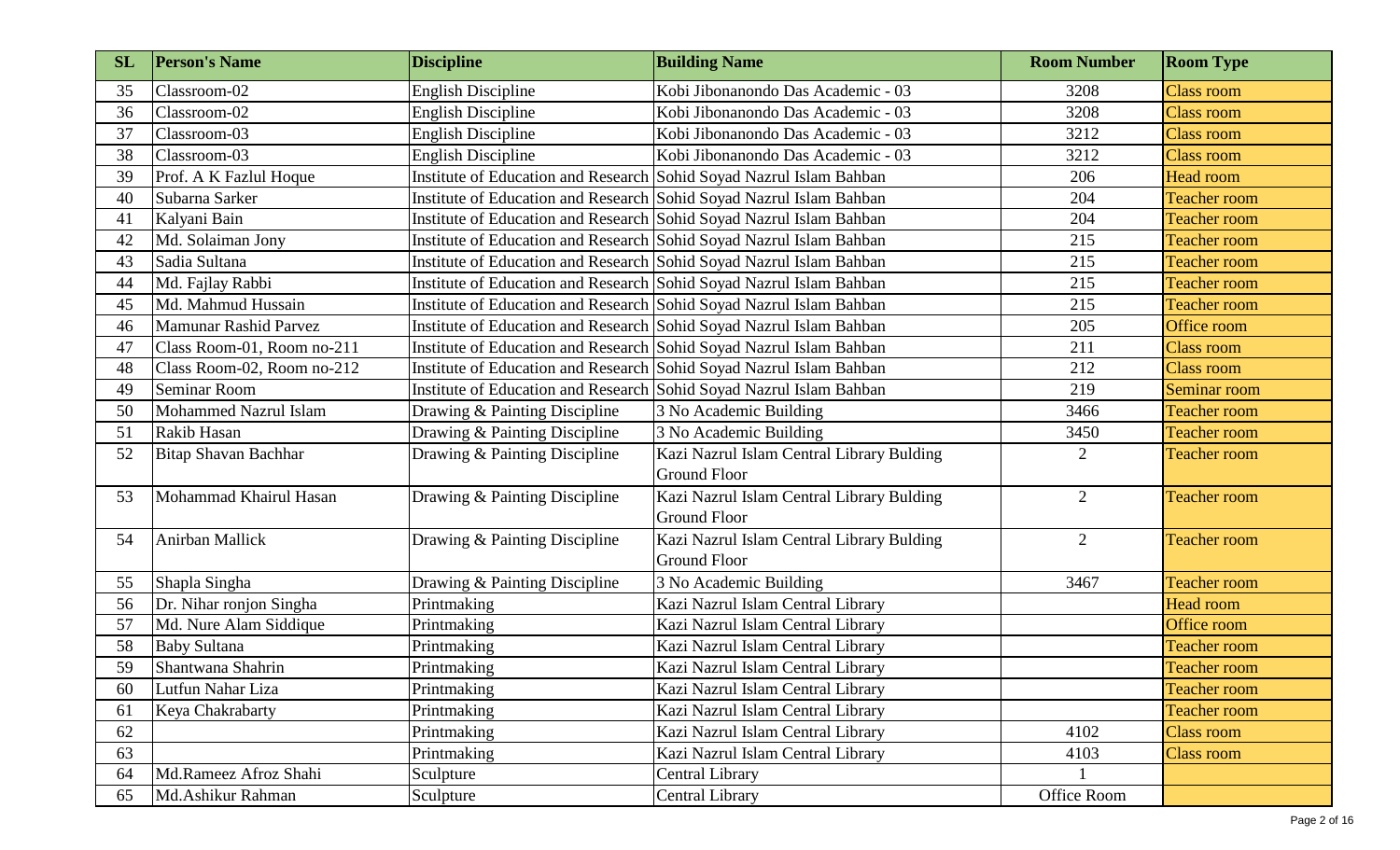| <b>SL</b> | <b>Person's Name</b>                           | <b>Discipline</b> | <b>Building Name</b>                   | <b>Room Number</b> | <b>Room Type</b>    |
|-----------|------------------------------------------------|-------------------|----------------------------------------|--------------------|---------------------|
| 66        | Dr. Md. Waliul Hasanat                         | Law Discipline    | Shirley Islam Library                  |                    | <b>Head room</b>    |
| 67        | Talukdar Rasel Mahmud                          | Law Discipline    | <b>Shirley Islam Library</b>           |                    | <b>Teacher room</b> |
| 68        | <b>Punam Chakrabarty</b>                       | Law Discipline    | Shirley Islam Library                  |                    | <b>Teacher room</b> |
| 69        | S. M. Hayat Mahmud                             | Law Discipline    | Shirley Islam Library                  |                    | <b>Teacher room</b> |
| 70        | Kazi Murad Hossain                             | Law Discipline    | Shirley Islam Library                  |                    | <b>Teacher room</b> |
| 71        | Md. Tarik Morshed                              | Law Discipline    | Shirley Islam Library                  |                    | <b>Teacher room</b> |
| 72        | Sourov Ghose                                   | Law Discipline    | 1No. Academic Building                 |                    | <b>Teacher room</b> |
| 73        | Ehshan Mazid Mustafa                           | Law Discipline    | Shirley Islam Library                  |                    | <b>Teacher room</b> |
| 74        | Md. Asadujjaman                                | Law Discipline    | Shirley Islam Library                  |                    | <b>Teacher room</b> |
| 75        | Md. Mosharaf Hosen                             | Law Discipline    | Shirley Islam Library                  |                    | <b>Teacher room</b> |
| 76        | Tania Sultana                                  | Law Discipline    | Shirley Islam Library                  |                    | <b>Teacher room</b> |
| 77        | Md. Yamin Rahman                               | Law Discipline    | <b>Shirley Islam Library</b>           |                    | <b>Teacher room</b> |
| 78        | Md. Tasnim-Ul-Islam                            | Law Discipline    | Shirley Islam Library                  |                    | Office room         |
| 79        | Sree Tusair Kumar Kundu                        | Law Discipline    | Shirley Islam Library                  |                    | Office room         |
| 80        | <b>Students</b>                                | Law Discipline    | Shirley Islam Library                  | Batayan            | <b>Class room</b>   |
| 81        | <b>Students</b>                                | Law Discipline    | <b>Shirley Islam Library</b>           | Nikaton            | Class room          |
| 82        | Professor Dr. Sarder Safiqul Islam             | Agrotechnology    | Acharya Jagadish Chandra Bose Academic | 2216               | <b>Teacher room</b> |
| 83        | Prof. Dr. Shamim Ahmed Kamal                   | Agrotechnology    | Acharya Jagadish Chandra Bose          | 2223               | <b>Teacher room</b> |
|           | <b>Uddin Khan</b>                              |                   |                                        |                    |                     |
| 84        | Prof. Dr. Md. Shafiqul Islam                   | Agrotechnology    | Acharya Jagadish Chandra Bose Academic | 2220/2161          | <b>Teacher room</b> |
| 85        | Prof. Dr. Md. Yamin Kabir                      | Agrotechnology    | Acharya Jagadish Chandra Bose          |                    | <b>Teacher room</b> |
|           |                                                |                   | Academic Building (Building #2)        |                    |                     |
| 86        | Dr. Shimul Das                                 | Agrotechnology    | Acharya Jagadish Chandra Bose          | 2116               | <b>Teacher room</b> |
|           |                                                |                   | Academic Building (Building #2)        |                    |                     |
| 87        | Rahima Nusrat Remme                            | Agrotechnology    | Acharya Jagadish Chandra Bose          | 2116               | <b>Teacher room</b> |
|           |                                                |                   | Academic Building (Building #2)        |                    |                     |
| 88        | Professor Dr. Md. Matiul Islam                 | Agrotechnology    | Acharya Jagadish Chandra Bose Academic | 2334               | <b>Teacher room</b> |
| 89        | Prof. Dr. Md. Yasin Ali                        | Agrotechnology    | Academic buld. - 2                     | 2233               | <b>Teacher room</b> |
| 90        | Dr. Prosanta Kumar Dash                        | Agrotechnology    | Academic buld. - 2                     | 2410               | <b>Teacher room</b> |
| 91        | Prof. Dr. Mohammad Bashir Ahmed Agrotechnology |                   | Acharya Jagadish Chandra Bose          | 2232               | <b>Teacher room</b> |
|           |                                                |                   | Academic Building (Building #2)        |                    |                     |
| 92        | Prof. Dr. Md. Sarwar Jahan                     | Agrotechnology    | Acharya Jagadish Chandra Bose          | 2221               | <b>Teacher room</b> |
|           |                                                |                   | Academic Building (Building $# 2$ )    |                    |                     |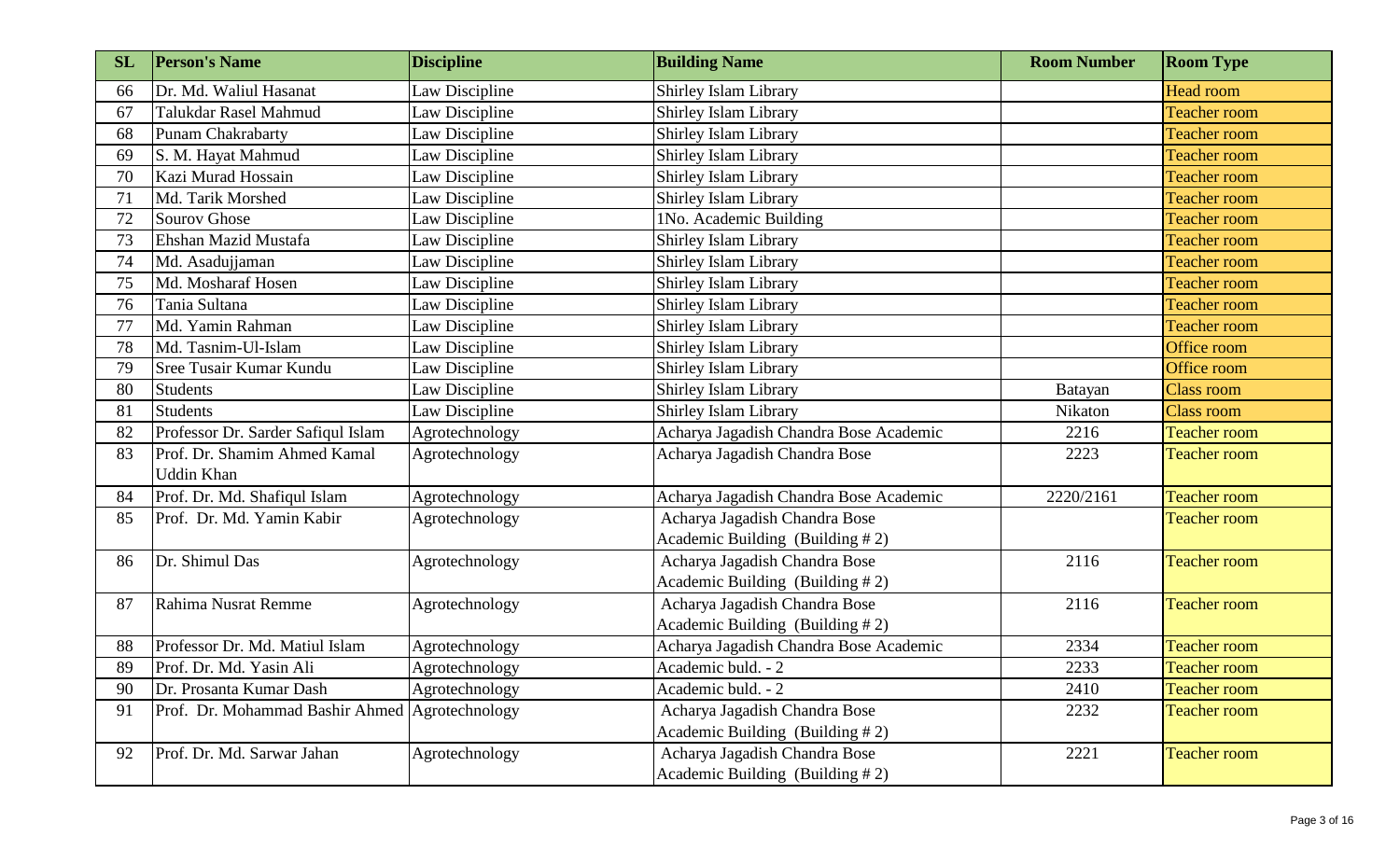| <b>SL</b> | <b>Person's Name</b>            | <b>Discipline</b> | <b>Building Name</b>                   | <b>Room Number</b> | <b>Room Type</b>    |
|-----------|---------------------------------|-------------------|----------------------------------------|--------------------|---------------------|
| 93        | Head                            | Agrotechnology    | Acharya Jagadish Chandra Bose          | 2249               | <b>Head room</b>    |
|           |                                 |                   | Academic Building (Building #2)        |                    |                     |
| 94        | Office                          | Agrotechnology    | Acharya Jagadish Chandra Bose          | 2241-42            | Office room         |
|           |                                 |                   | Academic Building (Building #2)        |                    |                     |
| 95        | Professor Khan Golam Quddus     | Agrotechnology    | Acharya Jagadish Chandra Bose Academic | 2217               | <b>Teacher room</b> |
| 96        | Prof. Dr. Md. Abdul Mannan      | Agrotechnology    | Acharya Jagadish Chandra Bose          | 2101               | <b>Teacher room</b> |
|           |                                 |                   | Academic Building (Building #2)        |                    |                     |
| 97        | Prof. Dr. Md. Enaml Kabir       | Agrotechnology    | Acharya Jagadish Chandra Bose          | 2224               | <b>Teacher room</b> |
|           |                                 |                   | Academic Building (Building #2)        |                    |                     |
| 98        | Prof. Dr. Mst. Sabiha Sultana   | Agrotechnology    | Acharya Jagadish Chandra Bose          |                    | <b>Teacher room</b> |
|           |                                 |                   | Academic Building (Building #2)        |                    |                     |
| 99        | S. M. Abdullah Al Mamun         | Agrotechnology    | Acharya Jagadish Chandra Bose          | 2334               | <b>Teacher room</b> |
|           |                                 |                   | Academic Building (Building #2)        |                    |                     |
| 100       | Prof. Dr. Md. Monirul Islam     | Agrotechnology    | Acharya Jagadish Chandra Bose          | 2145               | <b>Teacher room</b> |
|           |                                 |                   | Academic Building (Building #2)        |                    |                     |
| 101       | Prof. Dr. Mahtalat Ahmed        | Agrotechnology    | Acharya Jagadish Chandra Bose          | 2222               | <b>Teacher room</b> |
|           |                                 |                   | Academic Building (Building #2)        |                    |                     |
| 102       | Prof. Md. Rejaul Islam          | Agrotechnology    | Acharya Jagadish Chandra Bose          | 2264               | <b>Teacher room</b> |
| 103       | Head                            | <b>BGE</b>        |                                        |                    | Head room           |
| 104       | Office                          | <b>BGE</b>        |                                        |                    | <b>Office room</b>  |
| 105       | Dr. Md. Raihan Ali              | <b>BGE</b>        | $\overline{2}$                         | 2435               | <b>Teacher room</b> |
| 106       | Dr. Khondoker Moazzem Hossain   | <b>BGE</b>        |                                        | 2432               | <b>Teacher room</b> |
| 107       | Dr. Sheikh Md. Enayetul Babar   | <b>BGE</b>        |                                        | 2416               | <b>Teacher room</b> |
| 108       | Dr. S. M. Mahbubur Rahman       | <b>BGE</b>        |                                        | 2464               | <b>Teacher room</b> |
| 109       | Dr. Ayesha Ashraf               | <b>BGE</b>        | $\overline{2}$                         | 2436               | <b>Teacher room</b> |
| 110       | Dr. Sheikh Julfikar Hossain     | <b>BGE</b>        |                                        | 2413               | <b>Teacher room</b> |
| 111       | Dr. Md. Morsaline Billah        | <b>BGE</b>        |                                        | 2414               | <b>Teacher room</b> |
|           | 112 Dr. S.M. Abdul-Awal         | <b>BGE</b>        | $\bigcap$                              | 2415               | <b>Teacher room</b> |
| 113       | Dr. Kazi Mohammed Didarul Islam | <b>BGE</b>        | $\overline{2}$                         | 2419               | <b>Teacher room</b> |
| 114       | Dr. Sayda Rehana                | <b>BGE</b>        | $\overline{2}$                         | 2427               | <b>Teacher room</b> |
| 115       | Dr. Ahsan Habib                 | <b>BGE</b>        | $\overline{2}$                         | 2428               | <b>Teacher room</b> |
| 116       | Dr. Md. Emdadul Islam           | <b>BGE</b>        |                                        | 2421               | <b>Teacher room</b> |
| 117       | Dr. Sk. Amir Hossain            | <b>BGE</b>        | $\overline{2}$                         | 2429               | <b>Teacher room</b> |
| 118       | Mahbub-E-Sobhani                | <b>BGE</b>        | $\overline{2}$                         | 2420               | <b>Teacher room</b> |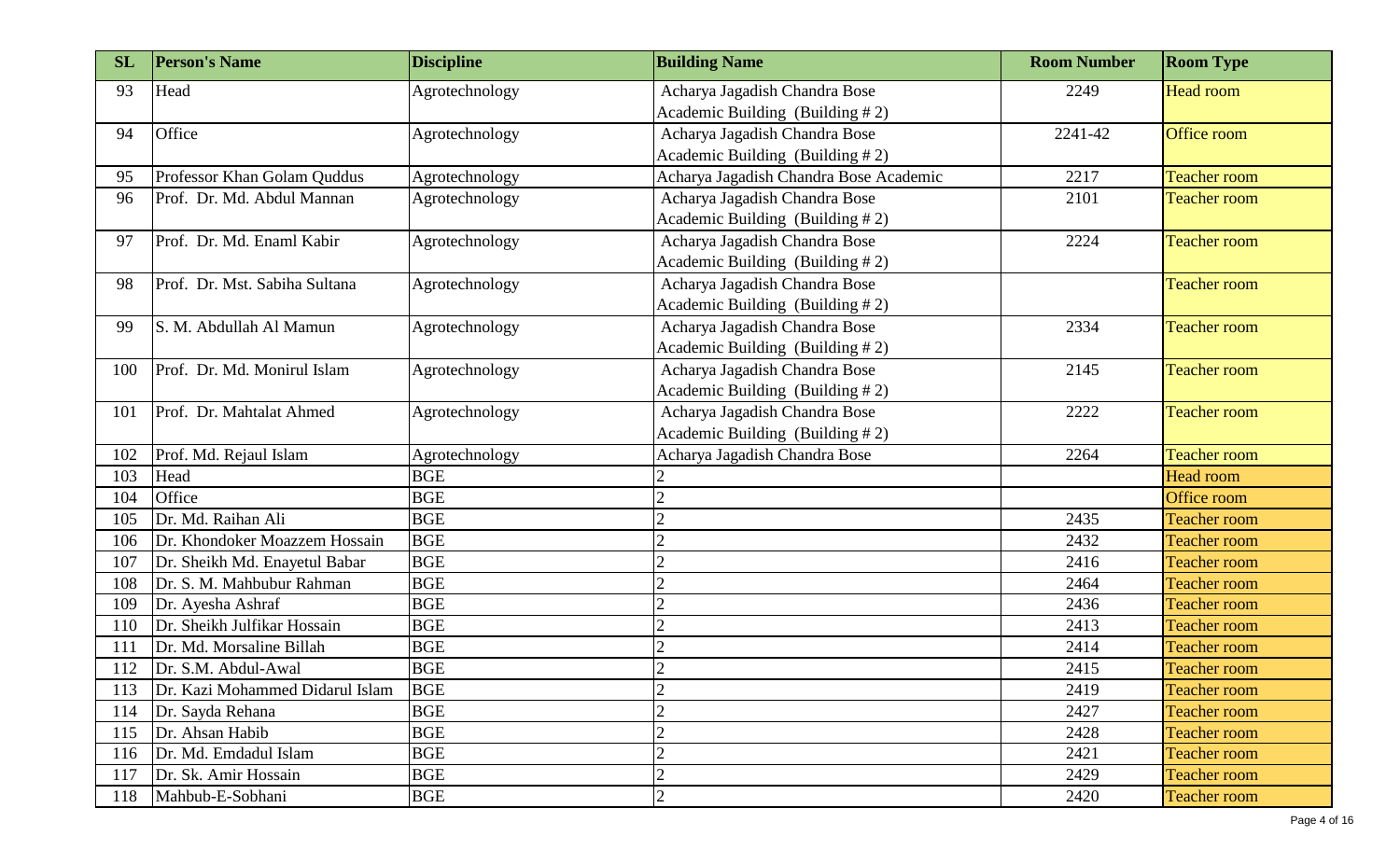| <b>SL</b> | <b>Person's Name</b>               | <b>Discipline</b>            | <b>Building Name</b>  | <b>Room Number</b> | <b>Room Type</b>    |
|-----------|------------------------------------|------------------------------|-----------------------|--------------------|---------------------|
| 119       | Khandker Khaldun Islam             | <b>BGE</b>                   |                       | 2411               | <b>Teacher room</b> |
| 120       | Dr. Asif Ahmed                     | <b>BGE</b>                   |                       | 2411               | <b>Teacher room</b> |
| 121       | Dr. Chanchal Mandal                | <b>BGE</b>                   |                       | 2412 (Tha)         | <b>Teacher room</b> |
| 122       | Tahmina Pervin                     | <b>BGE</b>                   |                       | 2412 (Umo,cha)     | <b>Teacher room</b> |
| 123       | Shaila Siddiqua                    | <b>BGE</b>                   |                       | 2412 (Umo,cha)     | <b>Teacher room</b> |
| 124       | Amit Sarder                        | <b>BGE</b>                   |                       | 2412 (Ga, Gha)     | <b>Teacher room</b> |
| 125       | Antara Sarkar                      | <b>BGE</b>                   |                       | 2412 (Ga, Gha)     | <b>Teacher room</b> |
| 126       | Md. Shamim Gazi                    | <b>BGE</b>                   |                       |                    | <b>Teacher room</b> |
| 127       | Microbiology Lab                   | <b>BGE</b>                   |                       | $Lab-3$            | Lab                 |
| 128       | Plant Biotechnology Lab            | <b>BGE</b>                   |                       | Lab-5              | Lab                 |
| 129       | Animal biotechnology Lab           | <b>BGE</b>                   |                       | Lab-2              | Lab                 |
| 130       | Animal cell culture Lab            | <b>BGE</b>                   |                       | 2148               | Lab                 |
| 131       | Bioprocess Technology Lab          | <b>BGE</b>                   |                       | 2157               | Lab                 |
| 132       | Biochemistry and molecular Biology | <b>BGE</b>                   |                       | $Lab-1$            | Lab                 |
|           | Lab                                |                              |                       |                    |                     |
| 133       | Environmental Biotechnology Lab    | <b>BGE</b>                   |                       | Lab-4              | Lab                 |
| 134       | <b>Office Room</b>                 | <b>Environmental Science</b> | Life Science Building | 2352(1)            | Office room         |
| 135       | <b>Head Room</b>                   | <b>Environmental Science</b> | Life Science Building | 2352(2)            | Head room           |
| 136       | Dr. Dilip Kumar Datta              | <b>Environmental Science</b> | Life Science Building | 2332               | Teacher room        |
| 137       | Dr. Abul Kalam Azad                | <b>Environmental Science</b> | Life Science Building | 2323               | Teacher room        |
| 138       | Dr. Quazi Zahangir Hossain         | <b>Environmental Science</b> | Life Science Building | 2339               | Teacher room        |
| 139       | Dr. Salma Begum                    | <b>Environmental Science</b> | Life Science Building | 2336               | Teacher room        |
| 140       | Dr. Abdullah Harun Chowdhury       | <b>Environmental Science</b> | Life Science Building | 2314               | Teacher room        |
| 141       | Dr. Md. Mujibor Rahman             | <b>Environmental Science</b> | Life Science Building | 2322               | Teacher room        |
| 142       | Dr. Md. Atikul Islam               | <b>Environmental Science</b> | Life Science Building | 2321               | Teacher room        |
| 143       | Dr. Meher Un Nessa                 | <b>Environmental Science</b> | Life Science Building | 2320               | Teacher room        |
| 144       | Dr. Abdullah Yousuf Al Harun       | <b>Environmental Science</b> | Life Science Building | 2313               | Teacher room        |
| 145       | Mr. Mollah Md. Shafiqur Rahman     | <b>Environmental Science</b> | Life Science Building | 2319               | Teacher room        |
| 146       | Mr. Masudur Rahman                 | <b>Environmental Science</b> | Life Science Building | 2324               | Teacher room        |
| 147       | Mr. Prosun Kumar Ghosh             | <b>Environmental Science</b> | Life Science Building | 2312               | Teacher room        |
| 148       | Mrs. Simu Akter                    | <b>Environmental Science</b> | Life Science Building | 2315               | Teacher room        |
| 149       | Mrs. Rabeya Sultana                | <b>Environmental Science</b> | Life Science Building | 2315               | Teacher room        |
| 150       | Mr. Md. Ashik-Ur-Rahman            | <b>Environmental Science</b> | Life Science Building | 2102               | Teacher room        |
| 151       | Mr. Sadhon Chandra Swarnokar       | <b>Environmental Science</b> | Life Science Building | 2102               | Teacher room        |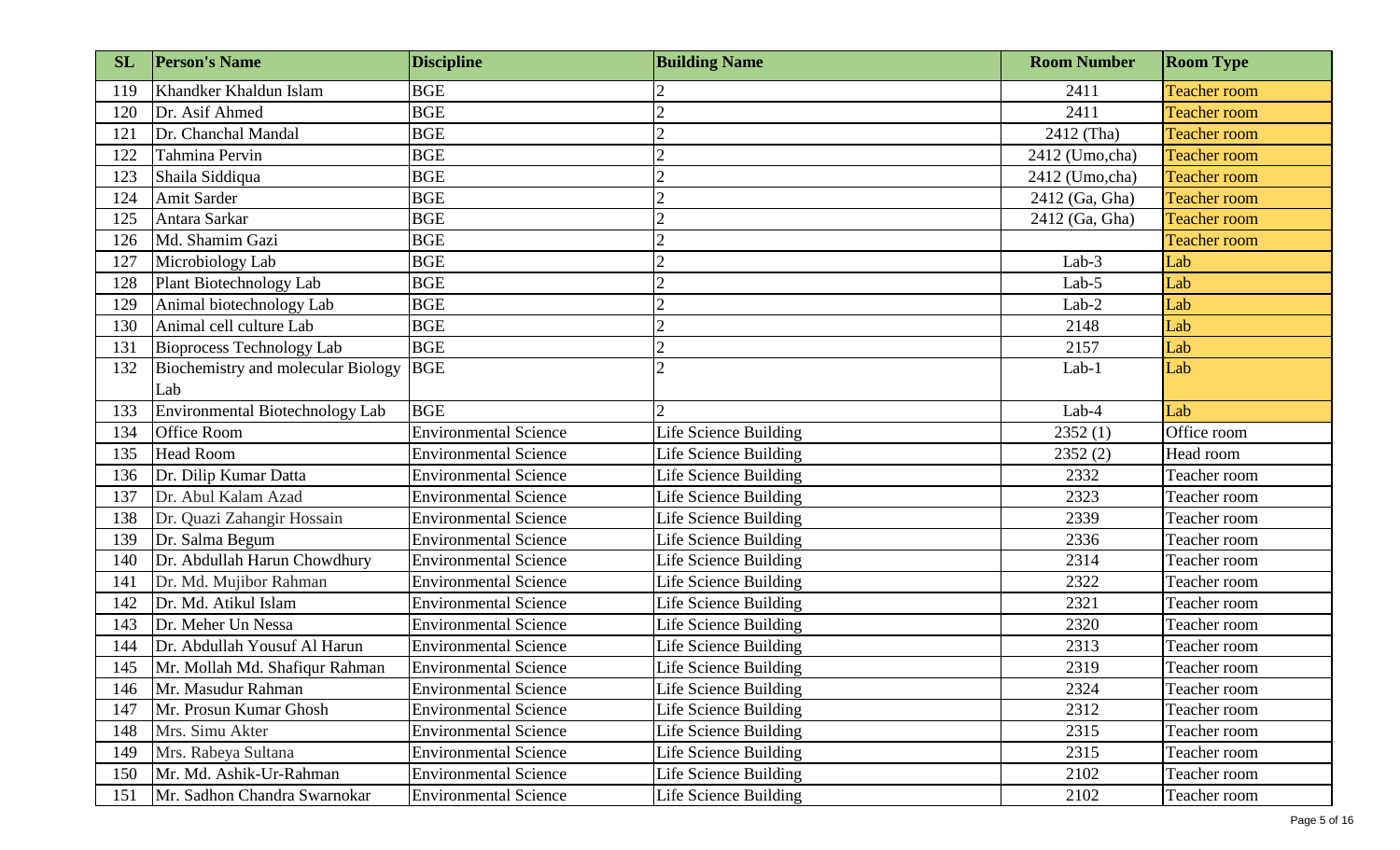| <b>SL</b> | <b>Person's Name</b>            | <b>Discipline</b>            | <b>Building Name</b>         | <b>Room Number</b> | <b>Room Type</b>    |
|-----------|---------------------------------|------------------------------|------------------------------|--------------------|---------------------|
| 152       | Mrs. Sadia Islam Mou            | <b>Environmental Science</b> | Life Science Building        | 2315               | Teacher room        |
| 153       | Seminar Library                 | <b>Environmental Science</b> | <b>Life Science Building</b> | 2361               | Class room          |
| 154       | $ES LAB - 01$                   | <b>Environmental Science</b> | Life Science Building        | 2360               | Lab                 |
| 155       | $ES LAB - 02$                   | <b>Environmental Science</b> | Life Science Building        | 2359               | Lab                 |
| 156       | <b>GIS-LAB</b>                  | <b>Environmental Science</b> | Life Science Building        | 2463               | Lab                 |
| 157       | Class Room - 01                 | <b>Environmental Science</b> | Life Science Building        | 2365               | Class room          |
| 158       | Class Room - 02                 | <b>Environmental Science</b> | Life Science Building        | 2367               | Class room          |
| 159       | Seminar Room                    | <b>Environmental Science</b> | Life Science Building        | 2347               | Meeting room        |
| 160       | Prof. Dr. Samir Kumar Sadhu     | <b>Pharmacy Discipline</b>   | 2nd Academic Building        | 2425               | <b>Teacher room</b> |
| 161       | Prof. Dr. Md. Golam Hossain     | <b>Pharmacy Discipline</b>   | 2nd Academic Building        | 2418               | <b>Teacher room</b> |
| 162       | Prof. Dr. Md. Mustafizur Rahman | <b>Pharmacy Discipline</b>   | 2nd Academic Building        | 2423               | <b>Teacher room</b> |
| 163       | Prof. Dr. Asish Kumar Das       | <b>Pharmacy Discipline</b>   | 2nd Academic Building        | 2418               | <b>Teacher room</b> |
| 164       | Prof. Dr. Jamil Ahmad Shilpi    | <b>Pharmacy Discipline</b>   | 2nd Academic Building        | 2431               | <b>Teacher room</b> |
| 165       | Prof. Dr. Md. Saifuzzaman       | <b>Pharmacy Discipline</b>   | 2nd Academic Building        | 2422               | <b>Teacher room</b> |
| 166       | Prof. Dr. Shaikh Jamal Uddin    | <b>Pharmacy Discipline</b>   | 2nd Academic Building        | 2424               | <b>Teacher room</b> |
| 167       | Prof. Dr. Md. Amirul Islam      | <b>Pharmacy Discipline</b>   | 2nd Academic Building        | 2434               | <b>Teacher room</b> |
| 168       | Prof. Dr. Utpal Kumar Karmakar  | <b>Pharmacy Discipline</b>   | 2nd Academic Building        | 2433               | <b>Teacher room</b> |
| 169       | Prof. Dr. Md. Iqbal Ahmed       | <b>Pharmacy Discipline</b>   | 2nd Academic Building        | 2433               | <b>Teacher room</b> |
| 170       | Prof. Dr. Nripendra Nath Biswas | <b>Pharmacy Discipline</b>   | 2nd Academic Building        | 2434               | <b>Teacher room</b> |
| 171       | Dr. Md. Mokaddez Sarder         | <b>Pharmacy Discipline</b>   | 2nd Academic Building        | 2430               | <b>Teacher room</b> |
| 172       | Dr. Shrabanti Dev               | <b>Pharmacy Discipline</b>   | 2nd Academic Building        | 2418               | <b>Teacher room</b> |
| 173       | Dr. Md. Anisur Rahman           | <b>Pharmacy Discipline</b>   | 2nd Academic Building        | 2417               | <b>Teacher room</b> |
| 174       | Pritam Kundu                    | <b>Pharmacy Discipline</b>   | 2nd Academic Building        | 2417               | <b>Teacher room</b> |
| 175       | Md. Monirul Islam               | <b>Pharmacy Discipline</b>   | 2nd Academic Building        | 2471               | <b>Teacher room</b> |
| 176       | Susmita Paul                    | <b>Pharmacy Discipline</b>   | 2nd Academic Building        | 2467               | <b>Teacher room</b> |
| 177       | Most. Farida Khatun             | <b>Pharmacy Discipline</b>   | 2nd Academic Building        | $2412$ (dha)       | <b>Teacher room</b> |
| 178       | Mimi Golder                     | <b>Pharmacy Discipline</b>   | 2nd Academic Building        | $2412$ (dha)       | <b>Teacher room</b> |
| 179       | Rabindra Nath Acharyya          | <b>Pharmacy Discipline</b>   | 2nd Academic Building        | $2412$ (jha)       | <b>Teacher room</b> |
| 180       | Fayad Bin Abdus Salam           | <b>Pharmacy Discipline</b>   | 2nd Academic Building        | 2412 (jha)         | <b>Teacher room</b> |
| 181       | Head's room and office          | <b>Pharmacy Discipline</b>   | 2nd Academic Building        | 2452               | Head room           |
| 182       | Seminar library                 | <b>Pharmacy Discipline</b>   | 2nd Academic Building        | 2457               | Seminar room        |
| 183       | Med Chem Lab                    | <b>Pharmacy Discipline</b>   | 2nd Academic Building        | 2462               | Lab                 |
| 184       | Molecular Biology Lab           | <b>Pharmacy Discipline</b>   | 2nd Academic Building        | 2471               | Lab                 |
| 185       | Pharm Tech Lab                  | <b>Pharmacy Discipline</b>   | 2nd Academic Building        | 2101               | Lab                 |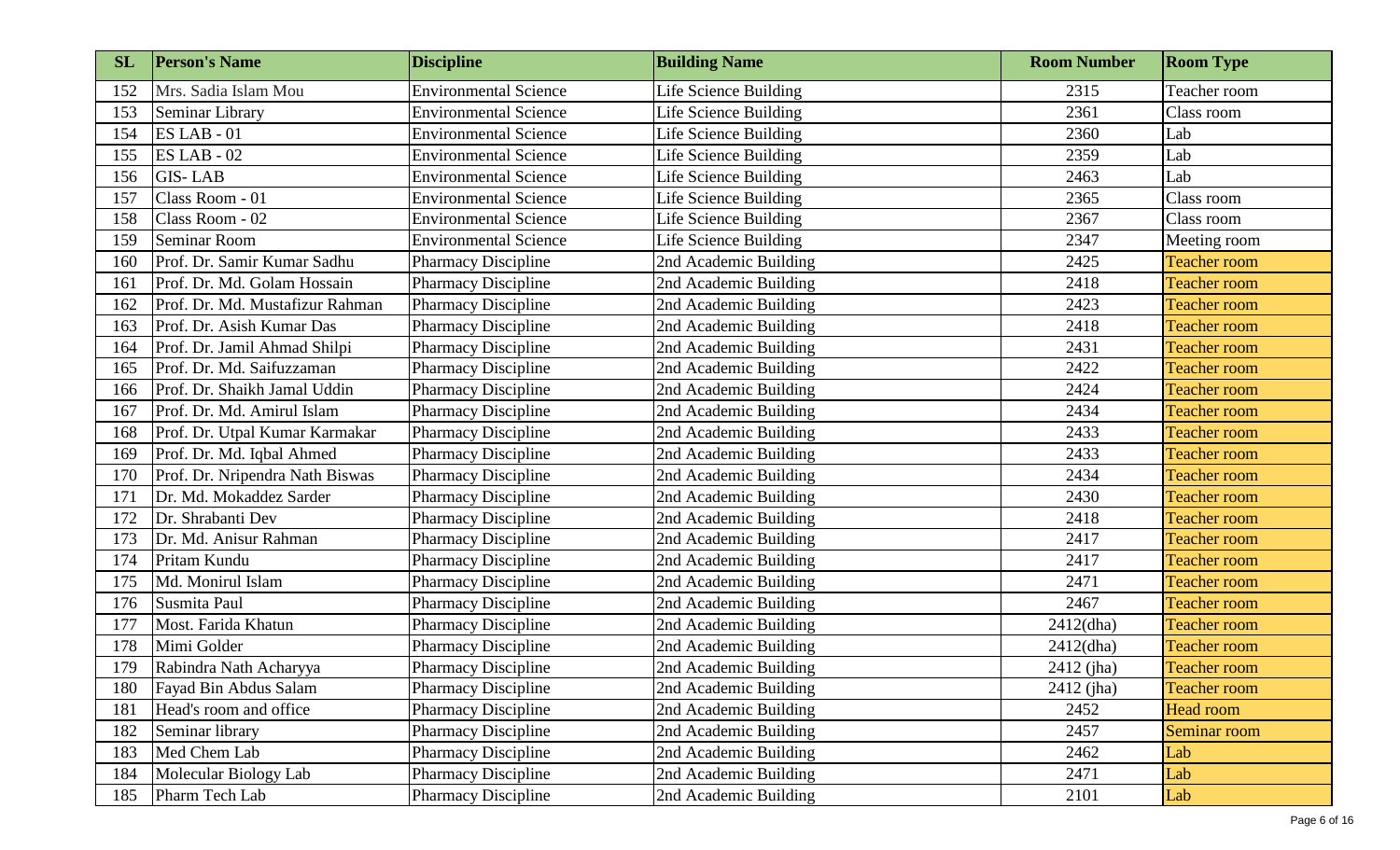| SL  | <b>Person's Name</b>          | <b>Discipline</b>          | <b>Building Name</b>                    | <b>Room Number</b> | <b>Room Type</b>    |
|-----|-------------------------------|----------------------------|-----------------------------------------|--------------------|---------------------|
| 186 | Pharmacology Lab              | <b>Pharmacy Discipline</b> | 2nd Academic Building                   | 2155               | Lab                 |
| 187 | Microbiology Lab              | <b>Pharmacy Discipline</b> | 2nd Academic Building                   | 2461               | Lab                 |
| 188 | Phytochemistry Lab            | <b>Pharmacy Discipline</b> | 2nd Academic Building                   | 2467               | Lab                 |
| 189 | Pharm Analysis Lab            | <b>Pharmacy Discipline</b> | 2nd Academic Building                   | 2472               | Lab                 |
| 190 | Class room                    | <b>Pharmacy Discipline</b> | 2nd Academic Building                   | 2465               | <b>Class room</b>   |
| 191 | Class room                    | <b>Pharmacy Discipline</b> | 2nd Academic Building                   | 2449-Ka            | <b>Class room</b>   |
| 192 | Class room                    | <b>Pharmacy Discipline</b> | 2nd Academic Building                   | 2449-Kha           | <b>Class room</b>   |
| 193 | Conference room               | <b>Pharmacy Discipline</b> | 2nd Academic Building                   | 2470               | Conference room     |
| 194 | <b>HRM</b> Office             | Human Resource Management  | Shattendranath Basu Academic Buidling   | 1131               | Office room         |
| 195 | Prosenjit Tarafdar            | Human Resource Management  | Kabi Jibanananda Das Academic Buidling  | 3148               | <b>Teacher room</b> |
| 196 | Md. Mehedi Hasan              | Human Resource Management  | Kabi Jibanananda Das Academic Buidling  | 3150               | <b>Teacher room</b> |
| 197 | Mahfuja Khatun                | Human Resource Management  | Kabi Jibanananda Das Academic Buidling  | 3149               | <b>Teacher room</b> |
| 198 | Kajol Karmoker                | Human Resource Management  | Kabi Jibanananda Das Academic Buidling  | 3111               | <b>Teacher room</b> |
| 199 | Sayed Azharul Islam           | Human Resource Management  | Kabi Jibanananda Das Academic Buidling  | 3111               | <b>Teacher room</b> |
| 200 | Tasnia Zannat                 | Human Resource Management  | Kabi Jibanananda Das Academic Buidling  | 3158               | <b>Teacher room</b> |
| 201 | Dr Afroza Parvin              | Architecture               | Dr. Satendranath Bose Academic Building | 1309               | <b>Teacher room</b> |
| 202 | Dr Kh. Mahfuz-ud-Darain       | Architecture               | Dr. Satendranath Bose Academic Building | 1324               | <b>Teacher room</b> |
| 203 | Dr Anirban Mostafa            | Architecture               | Dr. Satendranath Bose Academic Building | 1310               | Head room           |
| 204 | Dr Serajul Hakim              | Architecture               | Dr. Satendranath Bose Academic Building | 1323               | <b>Teacher room</b> |
| 205 | Gouri Shankar Roy             | Architecture               | Dr. Satendranath Bose Academic Building | 1326               | <b>Teacher room</b> |
| 206 | Dr A.T.M. Masood Reza         | Architecture               | Dr. Satendranath Bose Academic Building | 1315               | <b>Teacher room</b> |
| 207 | Rumana Asad                   | Architecture               | Dr. Satendranath Bose Academic Building | 1309               | <b>Teacher room</b> |
| 208 | Md. Sk. Maruf Hossain         | Architecture               | Dr. Satendranath Bose Academic Building | 1316               | <b>Teacher room</b> |
| 209 | S.M Nazimuddin                | Architecture               | Dr. Satendranath Bose Academic Building | 1315               | <b>Teacher room</b> |
| 210 | Dr Sifat Sarwar               | Architecture               | Dr. Satendranath Bose Academic Building | 1317               | <b>Teacher room</b> |
| 211 | Imran Hossain Foishal         | Architecture               | Dr. Satendranath Bose Academic Building | 1312               | <b>Teacher room</b> |
| 212 | Sumaiya Rahman Piashi         | Architecture               | Dr. Satendranath Bose Academic Building | 1317               | <b>Teacher room</b> |
| 213 | Nur Mohammad Khan             | Architecture               | Dr. Satendranath Bose Academic Building | 1313               | <b>Teacher room</b> |
| 214 | Md. Azharul Islam             | Architecture               | Dr. Satendranath Bose Academic Building | 1313               | <b>Teacher room</b> |
| 215 | Sk. Hassan Al-Tanbin          | Architecture               | Dr. Satendranath Bose Academic Building | 1313               | <b>Teacher room</b> |
| 216 | Antu Das                      | Architecture               | Dr. Satendranath Bose Academic Building | 1313               | <b>Teacher room</b> |
| 217 | Students                      | Architecture               | Dr. Satendranath Bose Academic Building | 1301               | <b>Class room</b>   |
| 218 | Students & Mehedi Hassan, A/R | Architecture               | Dr. Satendranath Bose Academic Building | 1302               | Seminar room        |
| 219 | Students                      | Architecture               | Dr. Satendranath Bose Academic Building | 1304               | <b>Class room</b>   |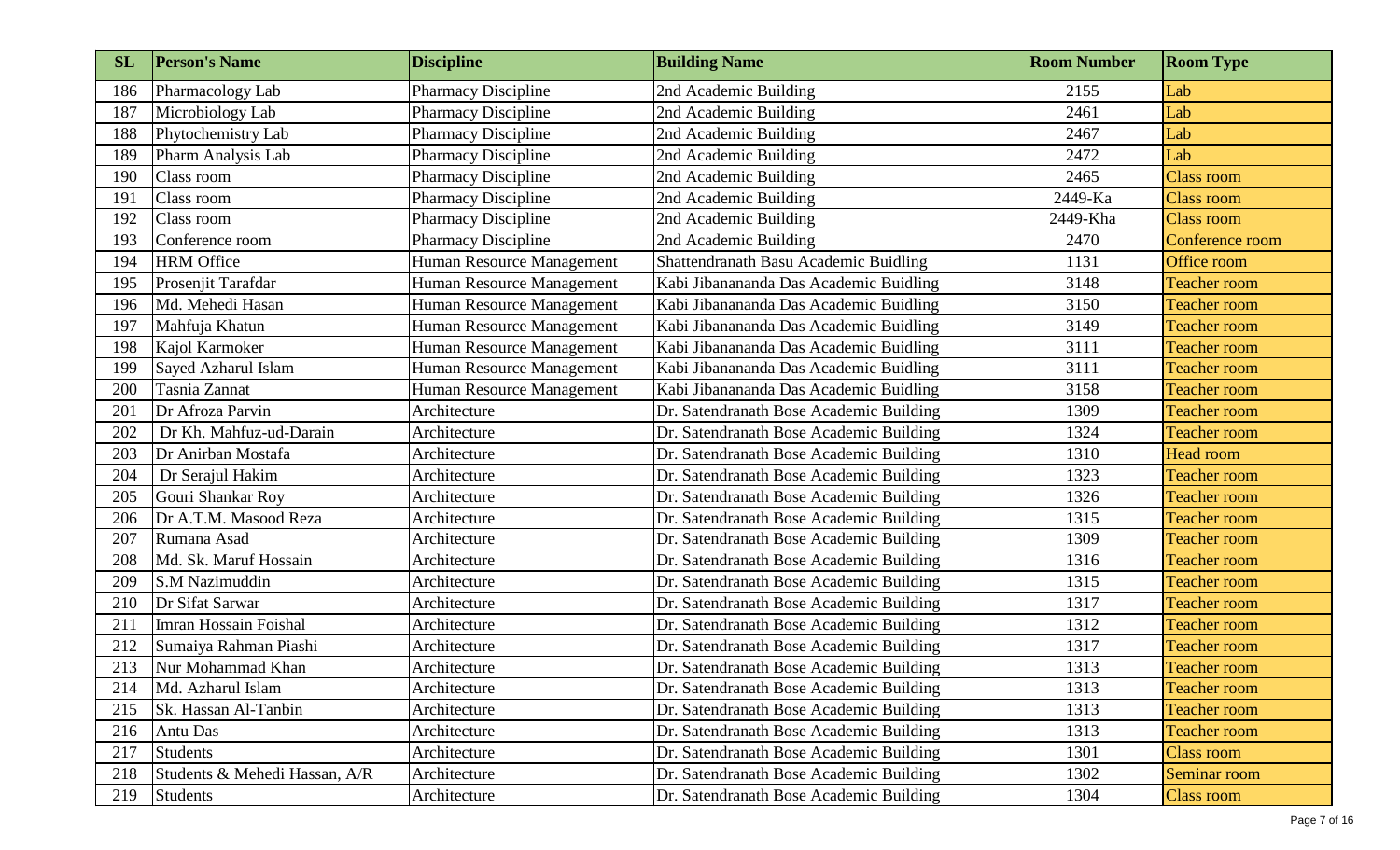| <b>SL</b> | <b>Person's Name</b>             | <b>Discipline</b>     | <b>Building Name</b>                    | <b>Room Number</b> | <b>Room Type</b>    |
|-----------|----------------------------------|-----------------------|-----------------------------------------|--------------------|---------------------|
| 220       | Students                         | Architecture          | Dr. Satendranath Bose Academic Building | 1302 Kha           | <b>Class room</b>   |
| 221       | Students                         | Architecture          | Dr. Satendranath Bose Academic Building | 1328               | <b>Class room</b>   |
| 222       | Students & Nashir uddin Sikder,  | Architecture          | Dr. Satendranath Bose Academic Building | 1329               | Computer Lab        |
|           | $A/R$ (Lab)                      |                       |                                         |                    |                     |
| 223       | Students                         | Architecture          | Dr. Satendranath Bose Academic Building | 1330               | <b>Class room</b>   |
| 224       | Teacher's & Students             | Architecture          | Dr. Satendranath Bose Academic Building | 1327               | Conference room     |
| 225       | S.M Monirul Haque, A/R           | Architecture          | Dr. Satendranath Bose Academic Building | 1305               | Office room         |
| 226       | <b>Students</b>                  | Architecture          | Dr. Satendranath Bose Academic Building | 1307               | <b>Class room</b>   |
| 227       | Prof. Dr. Md. Rezaul Haque       | Chemistry             | Jibanananda Das academic building       | 3462               | <b>Teacher room</b> |
| 228       | Prof. Dr. Mosummath Hosna Ara    | Chemistry             | Jibanananda Das academic building       | 3465               | <b>Teacher room</b> |
| 229       | Dr. Kaykobad Md Rezaul Karim     | Chemistry             | Jibanananda Das academic building       | 3464               | <b>Teacher room</b> |
| 230       | A.B.M. Nazmul Islam              | Chemistry             | Jibanananda Das academic building       | 3461               | <b>Teacher room</b> |
| 231       | Dr. Jamil Ahmed                  | Chemistry             | Jibanananda Das academic building       | 3458               | <b>Teacher room</b> |
| 232       | Dr. Muhammad Shamim Al Mamun     | Chemistry             | Jibanananda Das academic building       | 3456               | <b>Teacher room</b> |
| 233       | Palash Kumar Dhar                | Chemistry             | Jibanananda Das academic building       | 3455               | <b>Teacher room</b> |
| 234       | Sumon Chakrabarty                | Chemistry             | Jibanananda Das academic building       | 3454               | <b>Teacher room</b> |
| 235       | Shishir Kumar Dey                | Chemistry             | Jibanananda Das academic building       | 3473               | <b>Teacher room</b> |
| 236       | Rumpa Kundu                      | Chemistry             | Jibanananda Das academic building       | 3463               | <b>Teacher room</b> |
| 237       | Jannatul Naime                   | Chemistry             | Jibanananda Das academic building       | 3463               | <b>Teacher room</b> |
| 238       | Prianka Saha                     | Chemistry             | Jibanananda Das academic building       | 3459               | <b>Teacher room</b> |
| 239       | Dr. Md. Ahsan Habib              | Chemistry             | Jibanananda Das academic building       | 3459               | <b>Teacher room</b> |
| 240       | Sagar Kumar Dutta                | Chemistry             | Jibanananda Das academic building       | 3457               | <b>Teacher room</b> |
| 241       | Md. Abu Rayhan Khan              | Chemistry             | Jibanananda Das academic building       | 3457               | <b>Teacher room</b> |
| 242       | <b>Head's Room</b>               | Chemistry             | Jibanananda Das academic building       | 3444               | <b>Head room</b>    |
| 243       | <b>Teacher's Meeting Room</b>    | Chemistry             | Jibanananda Das academic building       | 3445               | Meeting room        |
| 244       | <b>Chemistry Seminar Library</b> | Chemistry             | Jibanananda Das academic building       | 3418               | Other               |
| 245       | <b>Chemistry Class Room-1</b>    | Chemistry             | Jibanananda Das academic building       | 3411               | <b>Class room</b>   |
| 246       | Chemistry Class Room-3           | Chemistry             | Jibanananda Das academic building       | 3124               | <b>Class room</b>   |
| 247       | Chemisty Office Room             | Chemistry             | Jibanananda Das academic building       | 3424               | Office room         |
| 248       | Prof. Dr. Md. Rafiqul Islam      | <b>CSE</b> Discipline | Academic Building-1                     | 1209               | <b>Teacher room</b> |
| 249       | Prof. Dr. Md. Anisur Rahman      | <b>CSE</b> Discipline | Academic Building-1                     | 1211               | <b>Teacher room</b> |
| 250       | Prof. Dr. Kamrul Hasan Talukder  | <b>CSE</b> Discipline | Academic Building-1                     | 1210               | <b>Teacher room</b> |
| 251       | Prof. Dr. Rameswar Debnath       | <b>CSE</b> Discipline | Academic Building-1                     | 1215               | Teacher room        |
| 252       | Prof. Dr. G. M. Atiqur Rahaman   | <b>CSE</b> Discipline | Academic Building-1                     | 1217               | <b>Teacher room</b> |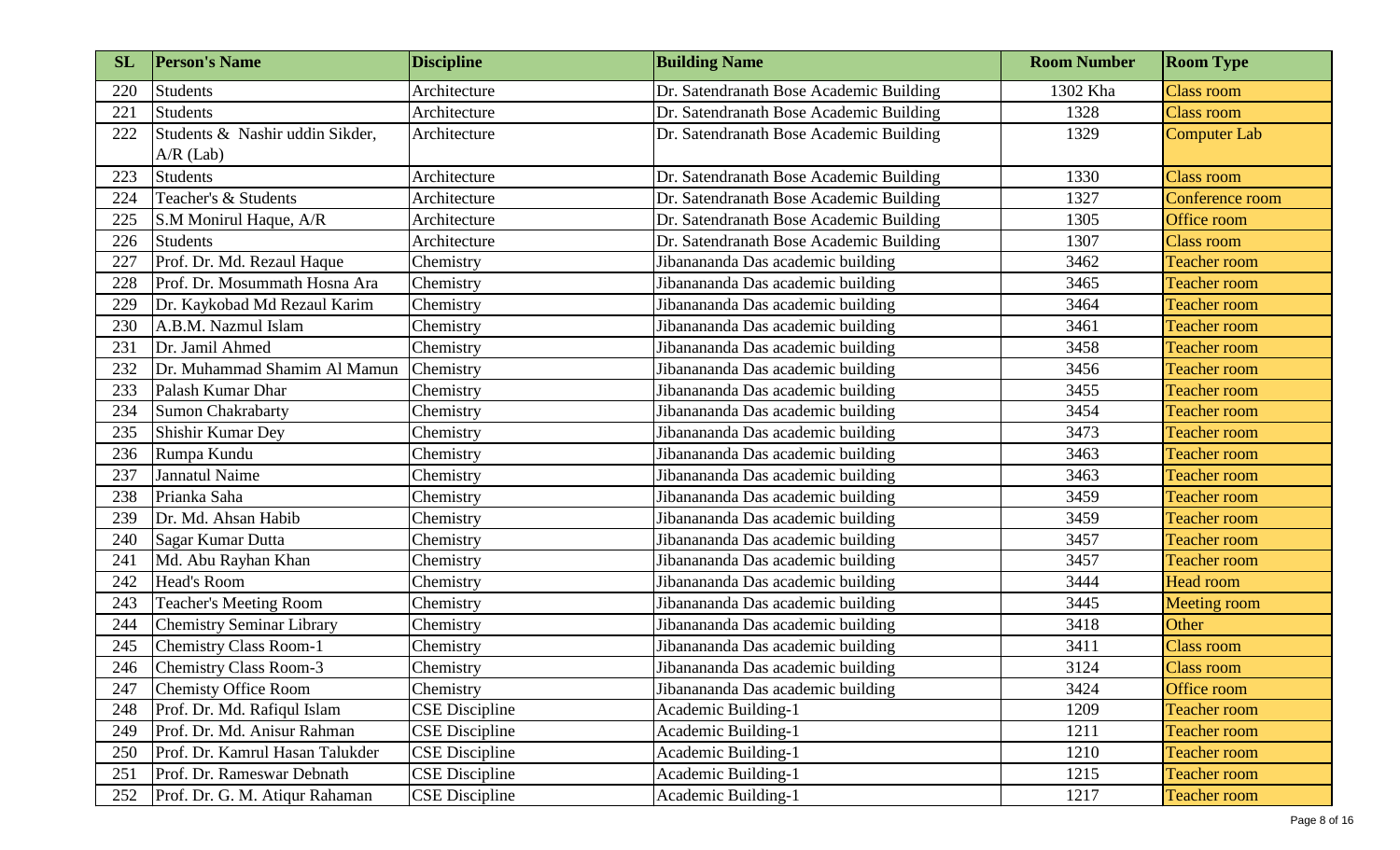| <b>SL</b> | <b>Person's Name</b>           | <b>Discipline</b>     | <b>Building Name</b> | <b>Room Number</b> | <b>Room Type</b>    |
|-----------|--------------------------------|-----------------------|----------------------|--------------------|---------------------|
| 253       | Prof. Dr. Abu Shamim Mohammad  | <b>CSE</b> Discipline | Academic Building-1  | 1216               | <b>Teacher room</b> |
| 254       | Prof. Dr. Anupam Kumar Bairagi | <b>CSE</b> Discipline | Academic Building-1  | 1223               | <b>Teacher room</b> |
| 255       | SK. Alamgir Hossain            | <b>CSE</b> Discipline | Academic Building-1  | 1220               | <b>Teacher room</b> |
| 256       | Dr. Kazi Masudul Alam          | <b>CSE</b> Discipline | Academic Building-1  | 1224               | <b>Teacher room</b> |
| 257       | Dr. Manishankar Mondal         | <b>CSE</b> Discipline | Academic Building-1  | 1225               | <b>Teacher room</b> |
| 258       | <b>Atanu Shome</b>             | <b>CSE</b> Discipline | Academic Building-1  | 1106               | <b>Teacher room</b> |
| 259       | Jabed-Al-Faysal                | <b>CSE</b> Discipline | Academic Building-1  | 1108               | <b>Teacher room</b> |
| 260       | Aminul Islam                   | <b>CSE</b> Discipline | Academic Building-1  | 1226               | <b>Teacher room</b> |
| 261       | Farhana Tazmim Pinki           | <b>CSE</b> Discipline | Academic Building-1  | 1107               | <b>Teacher room</b> |
| 262       | Engr. Mohammad Ali             | <b>CSE</b> Discipline | Academic Building-1  | 1228               | Officer room        |
| 263       | Pritish Kumar Ray              | <b>CSE</b> Discipline | Academic Building-1  | 1222               | Officer room        |
| 264       | Md. Masudur Rahman Mia         | <b>CSE</b> Discipline | Academic Building-1  | 1222               | Officer room        |
| 265       | A K M Alamgir Habib            | <b>CSE</b> Discipline | Academic Building-1  |                    | <b>Computer Lab</b> |
| 266       | Md. Anwar Hossain              | <b>CSE</b> Discipline | Academic Building-1  | 1214               | Office room         |
| 267       | Md. Mustafizur Rahman          | <b>CSE</b> Discipline | Academic Building-1  | 1228               | <b>Computer Lab</b> |
| 268       | Sheikh Kamruzzaman Kajol       | <b>CSE</b> Discipline | Academic Building-1  | 1228               | Computer Lab        |
| 269       | Jamila Bilkis                  | <b>CSE</b> Discipline | Academic Building-1  | 1227               | Seminar room        |
| 270       | Md. Masum Shaikh               | <b>CSE</b> Discipline | Academic Building-1  |                    | <b>Computer Lab</b> |
| 271       | Mollick Ashiduzzaman           | <b>CSE Discipline</b> | Academic Building-1  | 1214               | Office room         |
| 272       | Mawdudul Haque                 | <b>CSE</b> Discipline | Academic Building-1  | 1214               | Office room         |
| 273       | Sonia Khatun                   | <b>CSE</b> Discipline | Academic Building-1  |                    | <b>Computer Lab</b> |
| 274       | Smart class Room               | <b>CSE</b> Discipline | Academic Building-1  | 1201(Ka)           | Class room          |
| 275       | <b>Class Room</b>              | <b>CSE</b> Discipline | Academic Building-1  | 1234               | Class room          |
| 276       | <b>Class Room</b>              | <b>CSE</b> Discipline | Academic Building-1  | 1235               | <b>Class room</b>   |
| 277       | <b>Class Room</b>              | <b>CSE</b> Discipline | Academic Building-1  | 1231               | <b>Class room</b>   |
| 278       | <b>Class Room</b>              | <b>CSE</b> Discipline | Academic Building-1  | 1204               | <b>Class room</b>   |
| 279       | Graduate Lab                   | <b>CSE</b> Discipline | Academic Building-1  | 1205               | Computer Lab        |
| 280       | Office (Head, ECE Discipline)  | <b>ECE</b>            | Academic-01          | 1406               | Head room           |
| 281       | Dr. Mohammad Ismat Kadir       | <b>ECE</b>            | Academic-01          | 1440               | Teacher room        |
| 282       | Dr. Md. Maniruzzaman           | <b>ECE</b>            | Academic-01          | 1409               | Teacher room        |
| 283       | Dr. Md. Shamim Ahsan           | <b>ECE</b>            | Academic-01          | 1410               | Teacher room        |
| 284       | Ms. Sehrish Khan               | <b>ECE</b>            | Academic-01          | 1408               | Teacher room        |
| 285       | Dr. Md. Sohel Mahmud Sher      | <b>ECE</b>            | Academic-01          | 1436 (Kha)         | Teacher room        |
| 286       | Dr. Md. Abdul Alim             | <b>ECE</b>            | Academic-01          | 1439               | Teacher room        |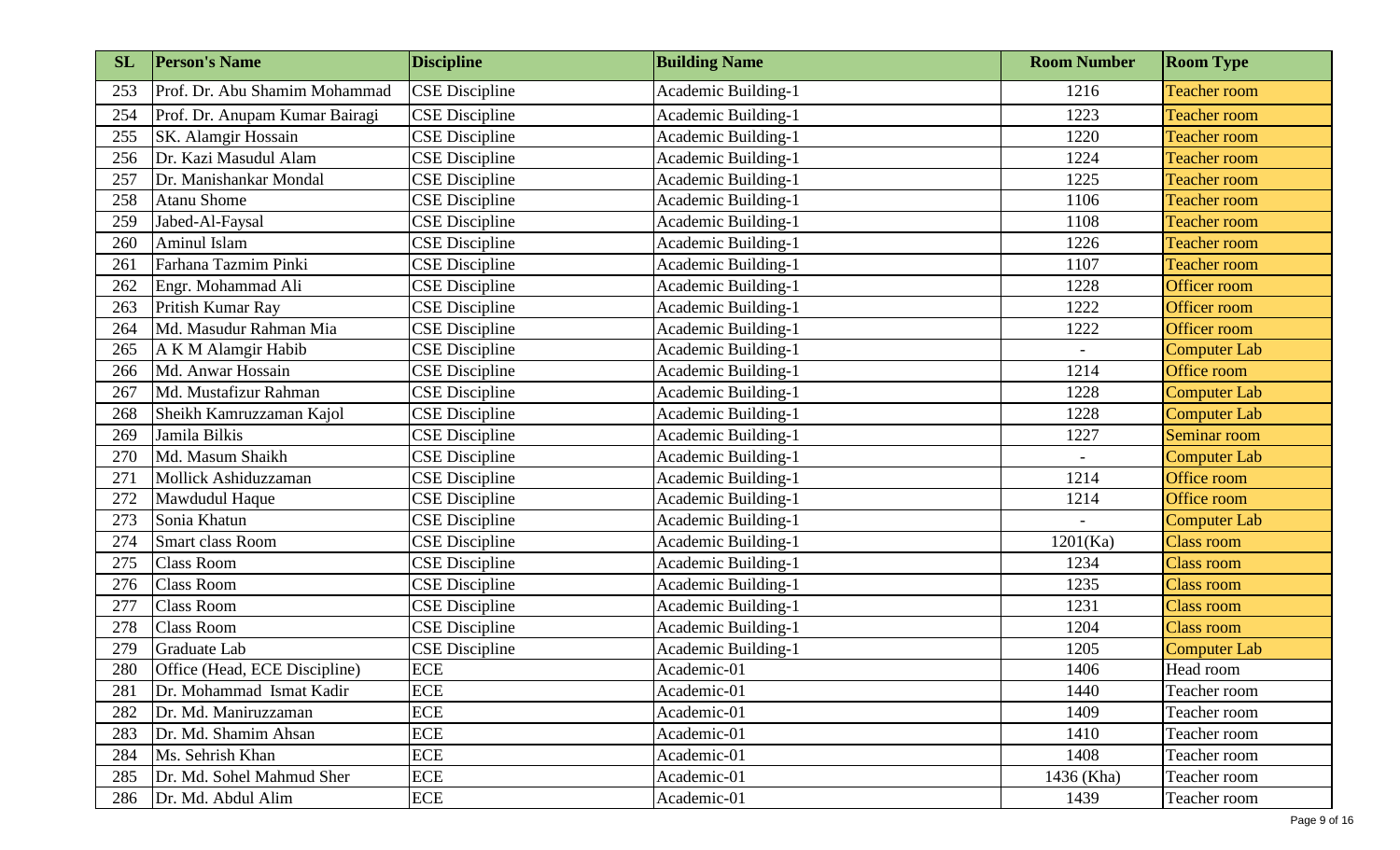| <b>SL</b> | <b>Person's Name</b>         | <b>Discipline</b>  | <b>Building Name</b>       | <b>Room Number</b>  | <b>Room Type</b>    |
|-----------|------------------------------|--------------------|----------------------------|---------------------|---------------------|
| 287       | Dr. Md. Mizanur Rahman       | <b>ECE</b>         | Academic-01                | 1438 (Kha)          | Teacher room        |
| 288       | S.M. Shamsul Alam            | <b>ECE</b>         | Academic-01                | 1432                | Teacher room        |
| 289       | Dr. Abdullah-Al-Nahid        | <b>ECE</b>         | Academic-01                | 1110                | Teacher room        |
| 290       | Dr. Md. Abdul Awal           | ECE                | Academic-01                | 1438 (Ka)           | Teacher room        |
| 291       | Md. Tariq Hasan              | <b>ECE</b>         | Academic-01                | 1118                | Teacher room        |
| 292       | Md. Mahbub Hossain           | <b>ECE</b>         | Academic-01                | 1109                | Teacher room        |
| 293       | Shakila Naznin               | <b>ECE</b>         | Academic-01                | 1117                | Teacher room        |
| 294       | <b>Uzzal Biswas</b>          | <b>ECE</b>         | Academic-01                | 1137 (Kha)          | Teacher room        |
| 295       | Abdullah Al-Mamun Bulbul     | ECE                | Academic-01                | 1436 (Ka)           | Teacher room        |
| 296       | Etu Poddar                   | <b>ECE</b>         | Academic-01                | 1436 (Ka)           | Teacher room        |
| 297       | Office (ECE Discipline)      | <b>ECE</b>         | Academic-01                | 1437 (Ka)           | Office room         |
| 298       | Result Room (ECE Discipline) | ECE                | Academic-01                | 1407                | Other               |
| 299       | Seminar Library              | ECE                | Academic-01                | 1429                | Other               |
| 300       | Simulation Laboratory        | <b>ECE</b>         | Academic-01                | 1430                | Computer Lab        |
| 301       | Communication, Microwave and | <b>ECE</b>         | Academic-01                | 1431                | Lab                 |
|           | <b>Bio-Medical Lab</b>       |                    |                            |                     |                     |
| 302       | Electrical Technology Lab    | <b>ECE</b>         | Academic-01                | ECE Lab (1st floor) | Lab                 |
| 303       | Electronics Lab              | <b>ECE</b>         | Academic-01                | 1134                | Lab                 |
| 304       | New Lab                      | <b>ECE</b>         | Academic-01                | 1103                | Lab                 |
| 305       | Class Room-01                | <b>ECE</b>         | Academic-01                | 1402                | Class room          |
| 306       | Class Room-02                | <b>ECE</b>         | Academic-01                | 1423                | Class room          |
| 307       | Class Room-03                | <b>ECE</b>         | Academic-01                | 1125 (Kha)          | Class room          |
| 308       | Class Room-04                | <b>ECE</b>         | Academic-01                | 1132                | Class room          |
| 309       | Dr. Md.Rafiqul Islam         | Mathematics        | Academic Bulding -1        | 1219                | <b>Teacher room</b> |
| 310       | Dr. Md.Mahmud Alam           | <b>Mathematics</b> | Academic Bulding -1        | 1208                | <b>Teacher room</b> |
| 311       | Dr. Md. Haider Ali Biswas    | Mathematics        | <b>Academic Bulding -1</b> | 1115                | <b>Teacher room</b> |
| 312       | Dr. Sarder Firoz Ahmmed      | Mathematics        | Academic Bulding -1        | 1123                | Teacher room        |
| 313       | Dr. Munnujahan Ara           | Mathematics        | Academic Bulding -1        | 1113                | <b>Teacher room</b> |
| 314       | Dr. Azmol Huda               | Mathematics        | Academic Bulding -1        | 1116                | <b>Teacher room</b> |
| 315       | Dr. Lasker Ershad Ali        | Mathematics        | Academic Bulding -1        | 1122                | <b>Teacher room</b> |
| 316       | Dr. Ariful Islam             | Mathematics        | <b>Academic Bulding -1</b> | 1114                | <b>Teacher room</b> |
| 317       | Md. Mohidul Haque            | Mathematics        | Academic Bulding -1        | 1124                | <b>Teacher room</b> |
| 318       | Dr. Azizur Rahman            | Mathematics        | Academic Bulding -1        | 1117                | Teacher room        |
| 319       | Raju Roy                     | Mathematics        | Academic Bulding -1        | 1112                | <b>Teacher room</b> |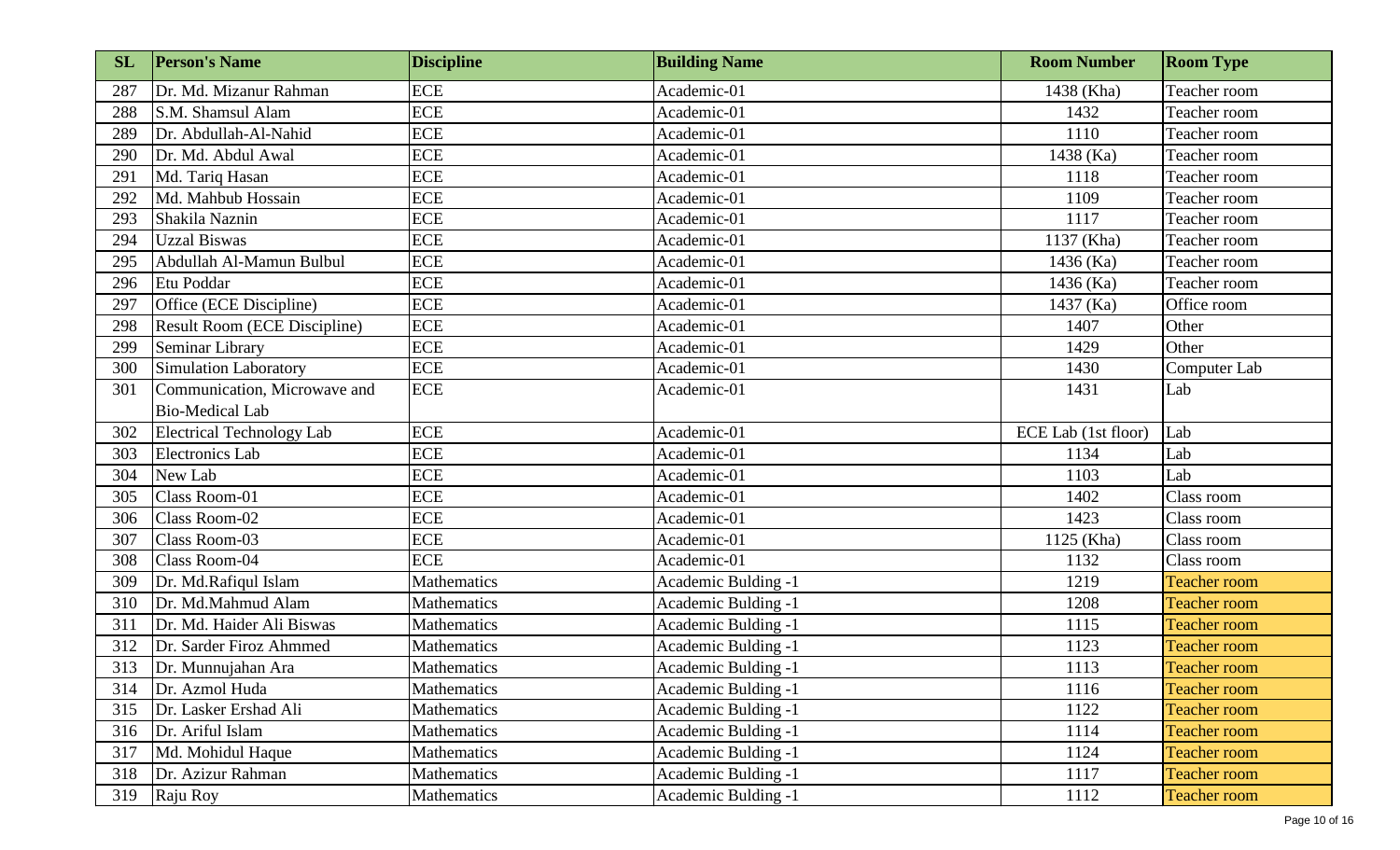| <b>SL</b> | <b>Person's Name</b>              | <b>Discipline</b>  | <b>Building Name</b>              | <b>Room Number</b> | <b>Room Type</b>    |
|-----------|-----------------------------------|--------------------|-----------------------------------|--------------------|---------------------|
| 320       | Uzzwal Kuma Mallik                | <b>Mathematics</b> | <b>Academic Bulding -1</b>        | 1126               | <b>Teacher room</b> |
| 321       | Sk. Abdus Samad                   | <b>Mathematics</b> | Academic Bulding -1               | 1126               | <b>Teacher room</b> |
| 322       | Sk.Reza-E-Rabbi                   | <b>Mathematics</b> | <b>Academic Bulding -1</b>        | 1126               | <b>Teacher room</b> |
| 323       | Sharmin Sultana Shanta            | <b>Mathematics</b> | <b>Academic Bulding -1</b>        | 1118               | <b>Teacher room</b> |
| 324       | <b>Head Room</b>                  | Mathematics        | <b>Academic Bulding -1</b>        | 1206               | <b>Head room</b>    |
| 325       | <b>Office Room</b>                | Mathematics        | <b>Academic Bulding -1</b>        | 1218               | Office room         |
| 326       | Lab                               | <b>Mathematics</b> | <b>Academic Bulding -1</b>        | 1104               | Computer Lab        |
| 327       | Seminar Library                   | Mathematics        | <b>Academic Bulding -1</b>        | 1125 (kh)          | Seminar room        |
| 328       | Confidential room                 | Mathematics        | Academic Bulding -1               | 1121               | Other               |
| 329       | <b>Class Room</b>                 | Mathematics        | <b>Academic Bulding -1</b>        | $1101$ (kh)        | <b>Class room</b>   |
| 330       | <b>Class Room</b>                 | <b>Mathematics</b> | Academic Bulding -1               | 1101 (kha)         | <b>Class room</b>   |
| 331       | <b>Class Room</b>                 | Mathematics        | <b>Academic Bulding -1</b>        | 1102               | <b>Class room</b>   |
| 332       | <b>Class Room</b>                 | Mathematics        | Academic Bulding -1               | 1142               | <b>Class room</b>   |
| 333       | Discipline Head                   | Physics            | Jibanananda Das Academic Building | 3438               | <b>Teacher room</b> |
| 334       | Prof. Dr. Md. Harunor Rashid Khan | Physics            | Jibanananda Das Academic Building | 3436               | <b>Teacher room</b> |
| 335       | Prof. Dr. Farzana Nahid           | Physics            | Jibanananda Das Academic Building | 3437               | <b>Teacher room</b> |
| 336       | Prof. Dr. Md. Rashedur Rahman     | Physics            | Jibanananda Das Academic Building | 3435               | <b>Teacher room</b> |
| 337       | Dr. Md. Torikul Islam             | Physics            | Jibanananda Das Academic Building | 3425               | <b>Teacher room</b> |
| 338       | Dr. Md. Omar Faruk Rasel          | Physics            | Jibanananda Das Academic Building | 3423               | <b>Teacher room</b> |
| 339       | Goshtha Gopal Biswas              | Physics            | Jibanananda Das Academic Building | 3476               | <b>Teacher room</b> |
| 340       | Md. Salahuddin Mina (On study     | Physics            | Jibanananda Das Academic Building | Study leave        | <b>Teacher room</b> |
| 341       | Md. Ahsan Habib (On Study Leave)  | Physics            | Jibanananda Das Academic Building | Study leave        | <b>Teacher room</b> |
| 342       | Md. Emran Hossain                 | Physics            | Jibanananda Das Academic Building | 3490               | <b>Teacher room</b> |
| 343       | Karimul Hoque                     | Physics            | Jibanananda Das Academic Building | 3477               | <b>Teacher room</b> |
| 344       | Mr. Rinku Majumder                | Physics            | Jibanananda Das Academic Building | 3478               | <b>Teacher room</b> |
| 345       | Md. Shohel Parvez                 | Physics            | Jibanananda Das Academic Building | 3479               | <b>Teacher room</b> |
| 346       | Preangka Roy                      | Physics            | Jibanananda Das Academic Building | 3480               | <b>Teacher room</b> |
| 347       | Dr. Md. A. Malek                  | Physics            | Jibanananda Das Academic Building | 3489               | <b>Teacher room</b> |
| 348       | Abdullah Al-Mamun                 | Physics            | Jibanananda Das Academic Building | 3424               | <b>Teacher room</b> |
| 349       | Md. Sohel Sikder                  | Physics            | Jibanananda Das Academic Building | 3424               | <b>Teacher room</b> |
| 350       | Zarin Tasnim Nijhum               | Physics            | Jibanananda Das Academic Building | 3488               | Teacher room        |
| 351       | Md. Atiar Rahman                  | Physics            | Jibanananda Das Academic Building | 3486               | Office room         |
| 352       | Md. Atikuzzaman                   | Physics            | Jibanananda Das Academic Building | 3482               | Seminar room        |
| 353       | Md. Ferdous                       | Physics            | Jibanananda Das Academic Building | 3487               | Office room         |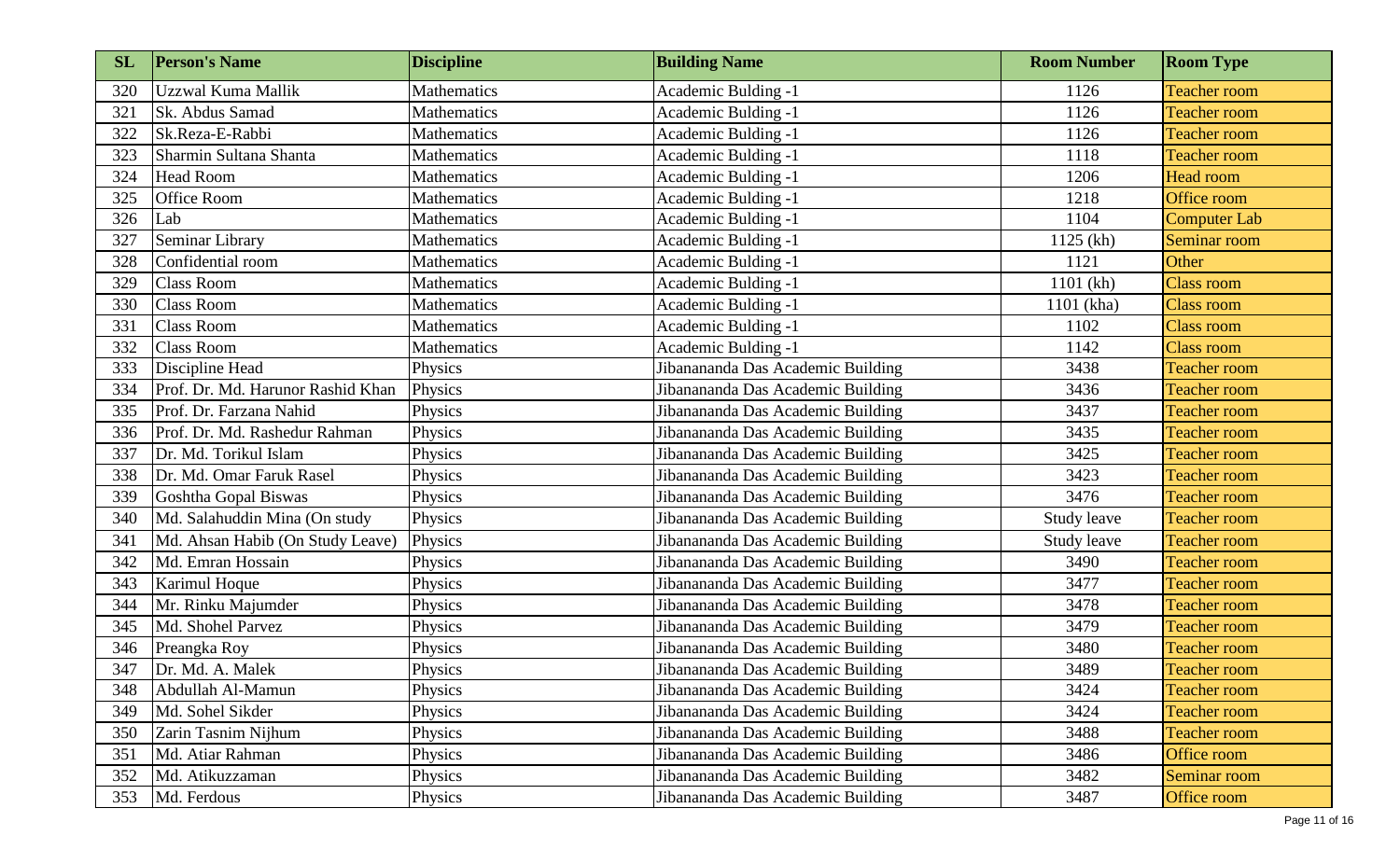| <b>SL</b> | <b>Person's Name</b>          | <b>Discipline</b>               | <b>Building Name</b>              | <b>Room Number</b>                  | <b>Room Type</b>    |
|-----------|-------------------------------|---------------------------------|-----------------------------------|-------------------------------------|---------------------|
| 354       | Md. Shariful Islam            | Physics                         | Jibanananda Das Academic Building | 3442                                | Lab                 |
| 355       | Classroom -1                  | Physics                         | Jibanananda Das Academic Building | 3420                                | <b>Class room</b>   |
| 356       | Classroom -2                  | Physics                         | Jibanananda Das Academic Building | 3417                                | <b>Class room</b>   |
| 357       | Classroom -3                  | Physics                         | Jibanananda Das Academic Building | 3315                                | <b>Class room</b>   |
| 358       | Master's Class room           | Physics                         | Jibanananda Das Academic Building | 3422                                | <b>Class room</b>   |
| 359       | Head                          | <b>Urban and Rural Planning</b> | Dr. Satyendra Nath Bose           | 1412, 1413                          | <b>Head room</b>    |
| 360       | Discpline Office              | <b>Urban and Rural Planning</b> | Dr. Satyendra Nath Bose           | 1414                                | Office room         |
| 361       | Prof. Dr. Md. Rezaul Karim    | Urban and Rural Planning        | Dr. Satyendra Nath Bose           | 1411                                | <b>Teacher room</b> |
| 362       | Prof. Dr. Md. Ashraful Alam   | Urban and Rural Planning        | Dr. Satyendra Nath Bose           | 1419                                | <b>Teacher room</b> |
| 363       | Prof. Dr. Mohsin Uddin Ahmed  | Urban and Rural Planning        | Dr. Satyendra Nath Bose           | 1433                                | <b>Teacher room</b> |
| 364       | Prof. Dr. Md. Ahsanul Kabir   | Urban and Rural Planning        | Dr. Satyendra Nath Bose           | 1435                                | <b>Teacher room</b> |
| 365       | Prof. Dr. Sheikh Md. Mursalin | Urban and Rural Planning        | Dr. Satyendra Nath Bose           | 1421                                | <b>Teacher room</b> |
|           | Mamun                         | Discipline                      |                                   |                                     |                     |
| 366       | Dr. Kazi Saiful Islam         | <b>Urban and Rural Planning</b> | Dr. Satyendra Nath Bose           | 1418                                | <b>Teacher room</b> |
| 367       | Dr. Md. Ashiq-ur-Rahman       | <b>Urban and Rural Planning</b> | Dr. Satyendra Nath Bose           | 1426                                | <b>Teacher room</b> |
| 368       | Dr. Md. Zakir Hossain         | <b>Urban and Rural Planning</b> | Dr. Satyendra Nath Bose           | 1420                                | <b>Teacher room</b> |
| 369       | Dr. Tanjil Sowgat             | Urban and Rural Planning        | Dr. Satyendra Nath Bose           | 1434                                | <b>Teacher room</b> |
| 370       | Dr. Fawzia Farzana            | <b>Urban and Rural Planning</b> | Dr. Satyendra Nath Bose           | 1416                                | <b>Teacher room</b> |
| 371       | Md. Mostafizur Rahman         | Urban and Rural Planning        | Dr. Satyendra Nath Bose           | 1415                                | <b>Teacher room</b> |
| 372       | Dr. Shilpi Roy                | <b>Urban and Rural Planning</b> | Dr. Satyendra Nath Bose           | <b>Store Room</b>                   | <b>Teacher room</b> |
| 373       | <b>Maitry Biswas</b>          | Urban and Rural Planning        | Dr. Satyendra Nath Bose           | 1416                                | <b>Teacher room</b> |
| 374       | Mahmud-Uz-Zaman               | Urban and Rural Planning        | Dr. Satyendra Nath Bose           | 1415                                | <b>Teacher room</b> |
| 375       | <b>Mostaq Ahmed</b>           | <b>Urban and Rural Planning</b> | Dr. Satyendra Nath Bose           | <b>Store Room</b>                   | <b>Teacher room</b> |
| 376       | Rabeya Sultana Leya           | Urban and Rural Planning        | Dr. Satyendra Nath Bose           | Ground Floor, Corridor Teacher room |                     |
| 377       | Lopa Islam                    | <b>Urban and Rural Planning</b> | Dr. Satyendra Nath Bose           | Ground Floor, Corridor Teacher room |                     |
| 378       | Remote Sensing Lab.           | Urban and Rural Planning        | Dr. Satyendra Nath Bose           | 1404                                | <b>Computer Lab</b> |
| 379       | <b>Lecture Theatre</b>        | <b>Urban and Rural Planning</b> | Dr. Satyendra Nath Bose           | 1425                                | Conference room     |
| 380       | GIS Lab.                      | <b>Urban and Rural Planning</b> | Dr. Satyendra Nath Bose           | 1428                                | Computer Lab        |
| 381       | <b>Resource Room</b>          | Urban and Rural Planning        | Dr. Satyendra Nath Bose           | 1422, Ka                            | Seminar room        |
| 382       | <b>Class Room</b>             | Urban and Rural Planning        | Dr. Satyendra Nath Bose           | 1143                                | <b>Class room</b>   |
| 383       | <b>Class Room</b>             | <b>Urban and Rural Planning</b> | Dr. Satyendra Nath Bose           | 1401                                | Class room          |
| 384       | <b>Masters Class Room</b>     | Urban and Rural Planning        | Dr. Satyendra Nath Bose           | 1422, Ka                            | <b>Class room</b>   |
| 385       | Class Room                    | <b>Urban and Rural Planning</b> | Dr. Satyendra Nath Bose           | 1403                                | <b>Class room</b>   |
| 386       | Professor Dr. Md. Nasif Ahsan | Social Science School           | 3rd Aacdemic Bulding              | 3343, 3344                          | 3334                |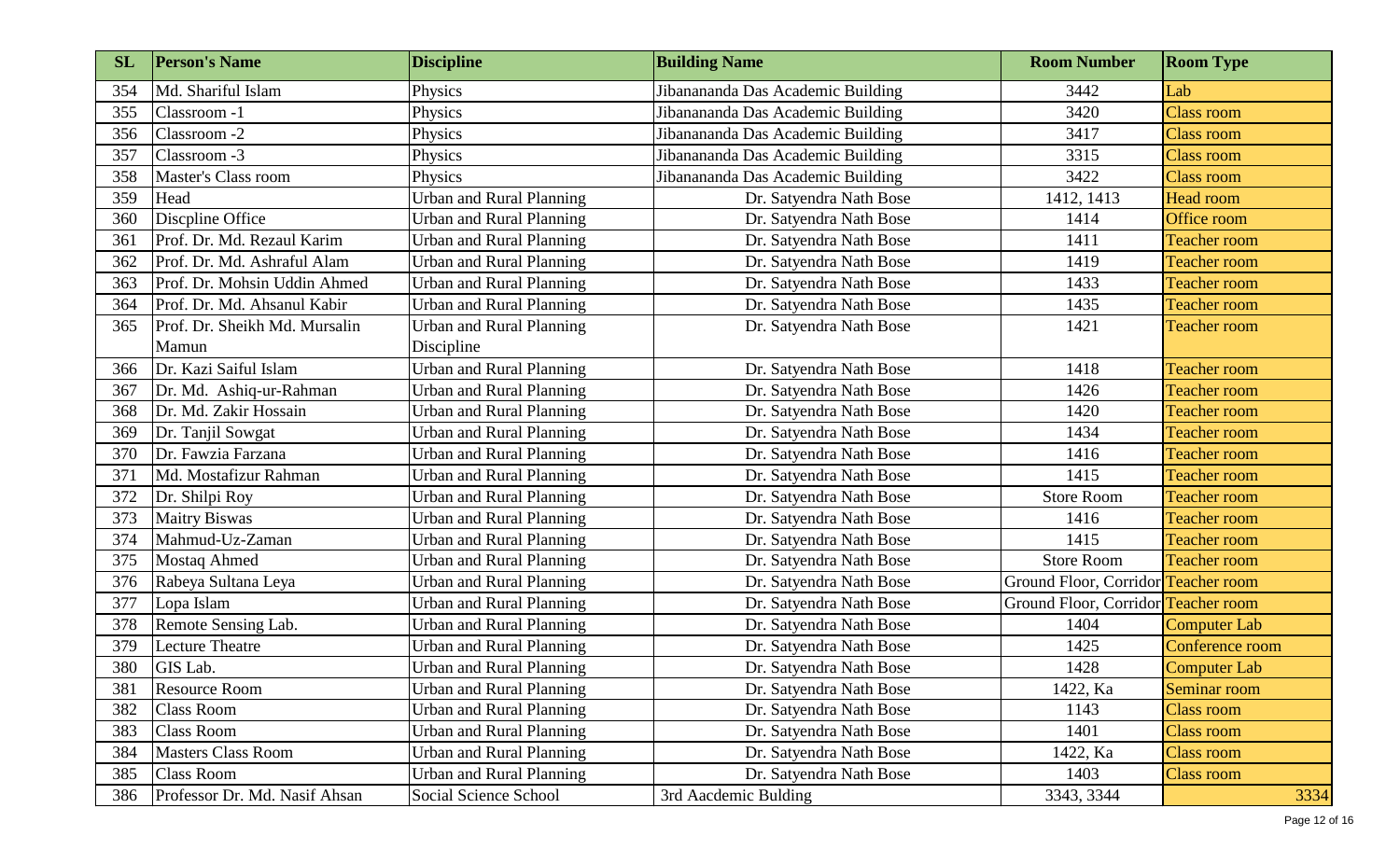| <b>SL</b> | <b>Person's Name</b>           | <b>Discipline</b>            | <b>Building Name</b>                 | <b>Room Number</b> | <b>Room Type</b>    |
|-----------|--------------------------------|------------------------------|--------------------------------------|--------------------|---------------------|
| 387       | Lovely Khatun                  | <b>Social Science School</b> | 3rd Aacdemic Bulding                 |                    |                     |
| 388       | Supriya Bairagi                | <b>Social Science School</b> | 3rd Aacdemic Bulding                 |                    |                     |
| 389       | Amit Kumar Dahr                | <b>Social Science School</b> | 3rd Aacdemic Bulding                 |                    |                     |
| 390       | Fakir Nazrul Islam             | Social Science School        | 3rd Aacdemic Bulding                 |                    |                     |
| 391       | <b>Uttam Kumar Das</b>         | Social Science School        | 3rd Aacdemic Bulding                 |                    |                     |
| 392       | Prof. Dr. Md. Noor Un Nabi     | Dean SOMBA                   | 3rd Academic                         | 3139               | Office room         |
| 393       | Prof. Dr. Md. Noor Un Nabi     | Dean SOMBA                   | 3rd Academic                         | 3138               | Conference room     |
| 394       | Sordar Esrafil Hossain         | Dean SOMBA                   | 3rd Academic                         | 3171               | Office room         |
| 395       | Lyla Rumjhum                   | Dean SOMBA                   | 3rd Academic                         | 3172               | Office room         |
| 396       | Prof. Dr. Uttam Kumar Majumder | <b>Statistics Discpline</b>  | Kabi Jibananda Das Academic Building | <b>STAT 3141</b>   | <b>Head room</b>    |
| 397       | Prof. Dr. Uttam Kumar Majumder | <b>Statistics Discpline</b>  | Kabi Jibananda Das Academic Building | <b>STAT 3152</b>   | <b>Teacher room</b> |
| 398       | Masudul Islam                  | <b>Statistics Discpline</b>  | Kabi Jibananda Das Academic Building | <b>STAT 3160</b>   | <b>Teacher room</b> |
| 399       | <b>Benojir Ahammed</b>         | <b>Statistics Discpline</b>  | Kabi Jibananda Das Academic Building | <b>STAT 3162</b>   | <b>Teacher room</b> |
| 400       | Md. Salauddin Khan             | <b>Statistics Discpline</b>  | Kabi Jibananda Das Academic Building | <b>STAT 3164</b>   | <b>Teacher room</b> |
| 401       | Md. Rasel Kabir                | <b>Statistics Discpline</b>  | Kabi Jibananda Das Academic Building | <b>STAT 3142</b>   | <b>Teacher room</b> |
| 402       | Mohammad Ali                   | <b>Statistics Discpline</b>  | Kabi Jibananda Das Academic Building | <b>STAT 3143</b>   | <b>Teacher room</b> |
| 403       | Md. Akhtarul Islam             | <b>Statistics Discpline</b>  | Kabi Jibananda Das Academic Building | <b>STAT 3165</b>   | <b>Teacher room</b> |
| 404       | Md. Menhazul Abedin            | <b>Statistics Discpline</b>  | Kabi Jibananda Das Academic Building | <b>STAT 3167</b>   | <b>Teacher room</b> |
| 405       | Sohani Afroja                  | <b>Statistics Discpline</b>  | Kabi Jibananda Das Academic Building | <b>STAT 3163</b>   | <b>Teacher room</b> |
| 406       | Ashis Talukder                 | <b>Statistics Discpline</b>  | Kabi Jibananda Das Academic Building | <b>STAT 3153</b>   | <b>Teacher room</b> |
| 407       | MD. Maniruzzaman               | <b>Statistics Discpline</b>  | Kabi Jibananda Das Academic Building | <b>STAT 3166</b>   | <b>Teacher room</b> |
| 408       | Sharlene Alauddin              | <b>Statistics Discpline</b>  | Kabi Jibananda Das Academic Building | <b>STAT 3168</b>   | <b>Teacher room</b> |
| 409       | Subarna Kundu                  | <b>Statistics Discpline</b>  | Kabi Jibananda Das Academic Building | <b>STAT 3167</b>   | <b>Teacher room</b> |
| 410       | Md. Alamgir Sardar             | <b>Statistics Discpline</b>  | Kabi Jibananda Das Academic Building | <b>STAT 3161</b>   | <b>Teacher room</b> |
| 411       | Office Room                    | <b>Statistics Discpline</b>  | Kabi Jibananda Das Academic Building | <b>STAT 3170</b>   | Office room         |
| 412       | <b>Meeting Room</b>            | <b>Statistics Discpline</b>  | Kabi Jibananda Das Academic Building | <b>STAT 3140</b>   | Meeting room        |
| 413       | Computer Lab                   | <b>Statistics Discpline</b>  | Kabi Jibananda Das Academic Building | <b>STAT 3112</b>   | <b>Computer Lab</b> |
| 414       | Computer Lab                   | <b>Statistics Discpline</b>  | Kabi Jibananda Das Academic Building | <b>STAT 3110</b>   | Computer Lab        |
| 415       | <b>Class Room</b>              | <b>Statistics Discpline</b>  | Kabi Jibananda Das Academic Building | <b>STAT 3109</b>   | <b>Class room</b>   |
| 416       | <b>Class Room</b>              | <b>Statistics Discpline</b>  | Kabi Jibananda Das Academic Building | <b>STAT 3107</b>   | <b>Class room</b>   |
| 417       | Seminar Room                   | <b>Statistics Discpline</b>  | Kabi Jibananda Das Academic Building | <b>STAT 3114</b>   | Seminar room        |
| 418       | Confidential Room              | <b>Statistics Discpline</b>  | Kabi Jibananda Das Academic Building | <b>STAT 3144</b>   | Other               |
| 419       | Dr. Md. Mahmud Hossain         | History & Civilization       | Kobi Jibonandon Das                  | 3220               |                     |
| 420       | Hafij Ahmed                    | History & Civilization       | Kobi Jibonandon Das                  | $3220$ –           |                     |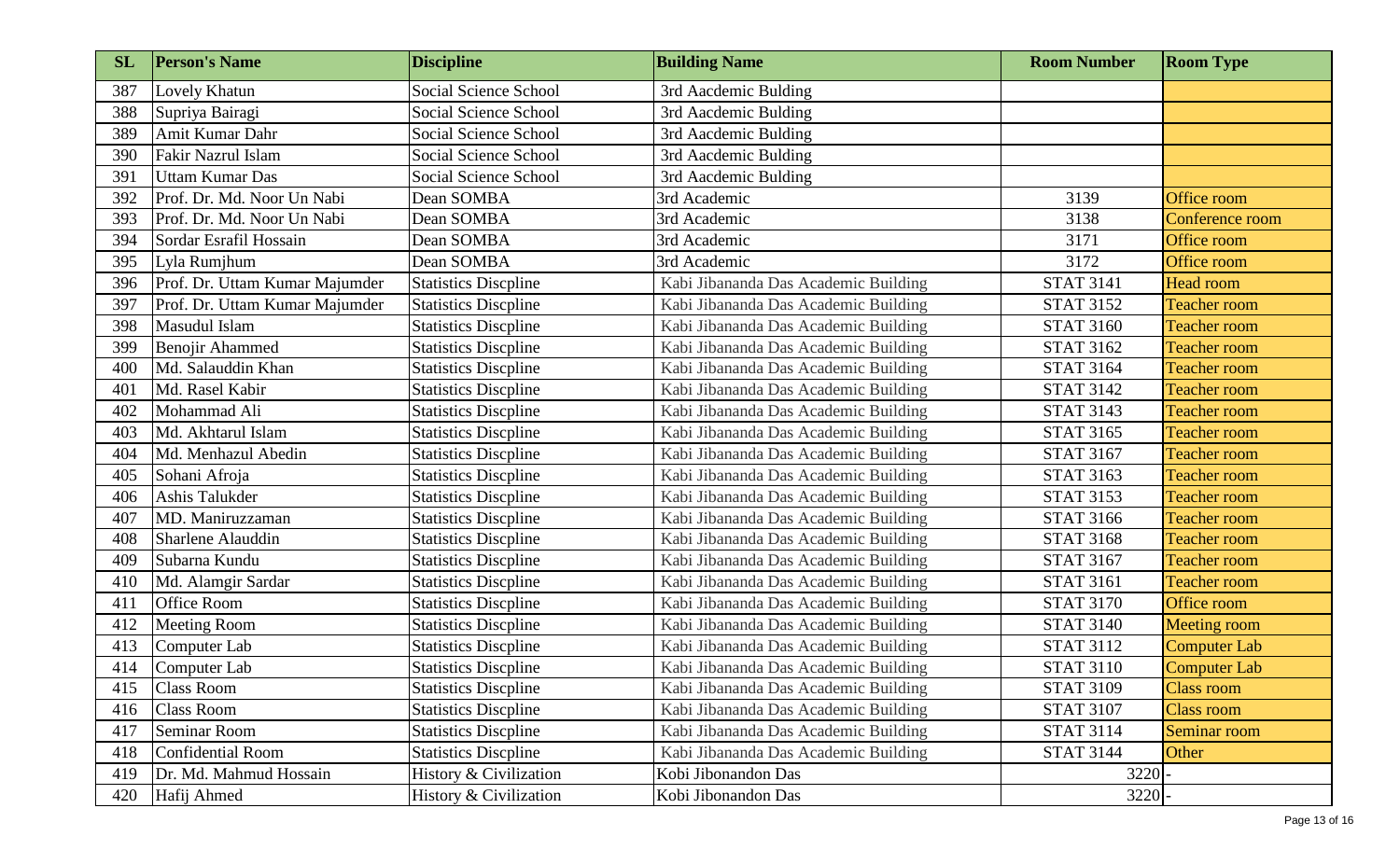| <b>SL</b> | <b>Person's Name</b>          | <b>Discipline</b>                     | <b>Building Name</b>                 | <b>Room Number</b> | <b>Room Type</b>    |
|-----------|-------------------------------|---------------------------------------|--------------------------------------|--------------------|---------------------|
| 421       | Umme Habiba Easmin            | History & Civilization                | Kobi Jibonandon Das                  |                    |                     |
| 422       | Md. Al Amin                   | History & Civilization                | Kobi Jibonandon Das                  | 3289               |                     |
| 423       | Md. Sahidul Islam             | History & Civilization                | Kobi Jibonandon Das                  | 3292               |                     |
| 424       | Jannati Kownanie Keya         | History & Civilization                | Kobi Jibonandon Das                  | 3290               |                     |
| 425       | Bidisha Haque                 | History & Civilization                | Kobi Jibonandon Das                  | 3283               |                     |
| 426       | <b>Abul Bashar</b>            | History & Civilization                | Kobi Jibonandon Das                  | 3293               |                     |
| 427       | K.M. Abdhulla Al Amin Rabee   | History & Civilization                | Kobi Jibonandon Das                  | 3293               |                     |
| 428       | Md. Rabiul Alam Roni          | History & Civilization                | Kobi Jibonandon Das                  | 3292               |                     |
| 429       | Md. Hasan Howlader            | Development Studies Discipline        | Kobi Jibonando Das Academic Building | 3440               | Head room           |
| 430       | Md. Eakbal Hossain            | <b>Development Studies Discipline</b> | Kobi Jibonando Das Academic Building | 3440               | Office room         |
| 431       | Suman Kumar Nandi             | <b>Development Studies Discipline</b> | Kobi Jibonando Das Academic Building | 3440               | Office room         |
| 432       | <b>Class Room</b>             | <b>Development Studies Discipline</b> | Kobi Jibonando Das Academic Building | 3401               | <b>Class room</b>   |
| 433       | <b>Class Room</b>             | Development Studies Discipline        | Kobi Jibonando Das Academic Building | 3421               | <b>Class room</b>   |
| 434       | <b>Class Room</b>             | <b>Development Studies Discipline</b> | Kobi Jibonando Das Academic Building | 3405               | <b>Class room</b>   |
| 435       | <b>Class Room</b>             | <b>Development Studies Discipline</b> | Kobi Jibonando Das Academic Building | 3407               | <b>Class room</b>   |
| 436       | <b>Meeting Room</b>           | <b>Development Studies Discipline</b> | Kobi Jibonando Das Academic Building | 3481               | Meeting room        |
| 437       | Umma Habiba                   | Development Studies Discipline        | Kobi Jibonando Das Academic Building | 3493               | <b>Teacher room</b> |
| 438       | Asma Ul Husna                 | <b>Development Studies Discipline</b> | Kobi Jibonando Das Academic Building | 3496               | <b>Teacher room</b> |
| 439       | Md. Ashikuzzaman              | Development Studies Discipline        | Kobi Jibonando Das Academic Building | 3495               | <b>Teacher room</b> |
| 440       | Md. Hasan Howlader            | <b>Development Studies Discipline</b> | Kobi Jibonando Das Academic Building | 3426               | <b>Teacher room</b> |
| 441       | <b>Nuzhat Fatema</b>          | <b>Development Studies Discipline</b> | Kobi Jibonando Das Academic Building | 3430               | <b>Teacher room</b> |
| 442       | Tasnuva Yeasmin               | Development Studies Discipline        | Kobi Jibonando Das Academic Building | 3492               | <b>Teacher room</b> |
| 443       | Md. Zobayer Hossain           | <b>Development Studies Discipline</b> | Kobi Jibonando Das Academic Building | 3429               | <b>Teacher room</b> |
| 444       | Kamrul Hasan                  | <b>Development Studies Discipline</b> | Kobi Jibonando Das Academic Building | 3431               | <b>Teacher room</b> |
| 445       | Asfikur Rahman                | <b>Development Studies Discipline</b> | Kobi Jibonando Das Academic Building | 3494               | <b>Teacher room</b> |
| 446       | Farhana Hoque                 | <b>Development Studies Discipline</b> | Kobi Jibonando Das Academic Building | 3191               | <b>Teacher room</b> |
| 447       | Dr. Mohammed Ziaul Haider     | <b>Economics Discipline</b>           | Jibananda Dash Academic Building     | 3326               | <b>Teacher room</b> |
| 448       | Dr.Shahnewaz Nazimuddin Ahmed | <b>Economics Discipline</b>           | Jibananda Dash Academic Building     | 3325               | Teacher room        |
| 449       | Dr. Fauzia Hamid              | <b>Economics Discipline</b>           | Jibananda Dash Academic Building     | 3324               | <b>Teacher room</b> |
| 450       | Dr. Md. Nasif Ahsan           | <b>Economics Discipline</b>           | Jibananda Dash Academic Building     | 3334               | <b>Teacher room</b> |
| 451       | Dr. Md. Nasif Ahsan           | <b>Economics Discipline</b>           | Jibananda Dash Academic Building     | 3340               | Head room           |
| 452       | Dr. Md. Nasif Ahsan           | <b>Economics Discipline</b>           | Jibananda Dash Academic Building     | 3339               | Office room         |
| 453       | Sk. Sharafat Hossen           | <b>Economics Discipline</b>           | jibananda Dash Academic Building     | 3335               | <b>Teacher room</b> |
| 454       | Nurun Naher Moni              | <b>Economics Discipline</b>           | Jibananda Dash Academic Building     | 3394               | <b>Teacher room</b> |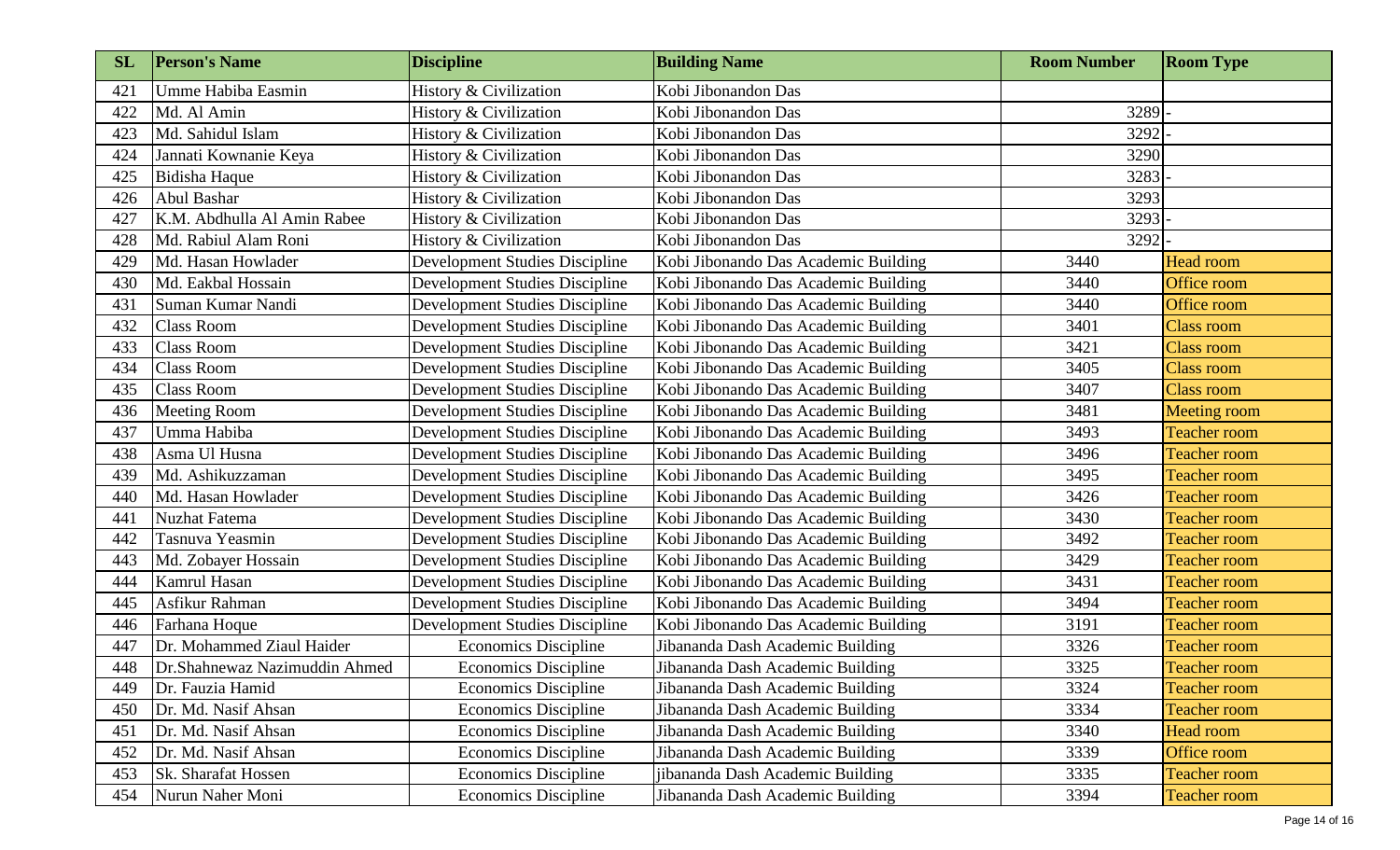| <b>SL</b> | <b>Person's Name</b>        | <b>Discipline</b>                           | <b>Building Name</b>                   | <b>Room Number</b> | <b>Room Type</b>    |
|-----------|-----------------------------|---------------------------------------------|----------------------------------------|--------------------|---------------------|
| 455       | Kaniz Fatima Mohsin         | <b>Economics Discipline</b>                 | Jibananda Dash Academic Building       | 3393               | <b>Teacher room</b> |
| 456       | Dr. Khan Mehedi Hasan       | <b>Economics Discipline</b>                 | Jibananda Dash Academic Building       | 3336               | <b>Teacher room</b> |
| 457       | <b>Nishad Nasrin</b>        | <b>Economics Discipline</b>                 | Jibananda Dash Academic Building       | 3327               | <b>Teacher room</b> |
| 458       | Md. Firoz Ahmed             | <b>Economics Discipline</b>                 | Jibananda Dash Academic Building       | 3329               | <b>Teacher room</b> |
| 459       | Fariha Farjana              | <b>Economics Discipline</b>                 | Jibananda Dash Academic Building       | 3390               | <b>Teacher room</b> |
| 460       | Md. Sariful Islam           | <b>Economics Discipline</b>                 | Jibananda Dash Academic Building       | 3386               | <b>Teacher room</b> |
| 461       | <b>Tasnim Murad Mamun</b>   | <b>Economics Discipline</b>                 | Jibananda Dash Academic Building       | 3388               | <b>Teacher room</b> |
| 462       | Sazia Ahmed                 | <b>Economics Discipline</b>                 | Jibananda Dash Academic Building       | 3330               | <b>Teacher room</b> |
| 463       | Sk. Faijan Bin Halim        | <b>Economics Discipline</b>                 | Jibananda Dash Academic Building       | 3385               | <b>Teacher room</b> |
| 464       | Fahmida Akter Oni           | <b>Economics Discipline</b>                 | Jibananda Dash Academic Building       | 3392               | <b>Teacher room</b> |
| 465       | Sara Monami Hossain         | <b>Mass Communication and</b><br>Journalism | Jibananda Dash Academic Building       | 3379               | <b>Teacher room</b> |
| 466       | Nishat Tarannum             | <b>Mass Communication and</b><br>Journalism | Jibananda Dash Academic Building       | 3360               | <b>Teacher room</b> |
| 467       | Mousumi Khatun              | Mass Communication and<br>Journalism        | jibananda Dash Academic Building       | 3361               | <b>Teacher room</b> |
| 468       | Md. Shariful Hossain        | <b>Mass Communication and</b><br>Journalism | Jibananda Dash Academic Building       | 3363               | <b>Teacher room</b> |
| 469       | Mazidul Islam               | Mass Communication and<br>Journalism        | Jibananda Dash Academic Building       | 3360               | <b>Teacher room</b> |
| 470       | Md. Shamim Hossain          | Mass Communication and<br>Journalism        | Jibananda Dash Academic Building       | 3363               | <b>Teacher room</b> |
| 471       | Md. Mahdi-Al-Muhtasim Nibir | Mass Communication and<br>Journalism        | Jibananda Dash Academic Building       | 3359               | <b>Teacher room</b> |
| 472       | Safayat Hossen              | <b>Mass Communication and</b><br>Journalism | Jibananda Dash Academic Building       | 3362               | <b>Teacher room</b> |
| 473       | Farzana Tasnim Pinky        | <b>Mass Communication and</b><br>Journalism | Jibananda Dash Academic Building       | 3361               | <b>Teacher room</b> |
| 474       | Md. Uzzal Talukdar          | Mass Communication and<br>Journalism        | Jibananda Dash Academic Building       | 3362               | <b>Teacher room</b> |
| 475       | Shawan Mondal               | Mass Communication and<br>Journalism        | Jibananda Dash Academic Building       | 3338               | Office room         |
| 476       | Mst. Taslima Khatun         | Sociology                                   | Kabi Jibanananda Das Academic Building | 3346               | Head room           |
| 477       | Office room                 | Sociology                                   | Kabi Jibanananda Das Academic Building | 3372               | Office room         |